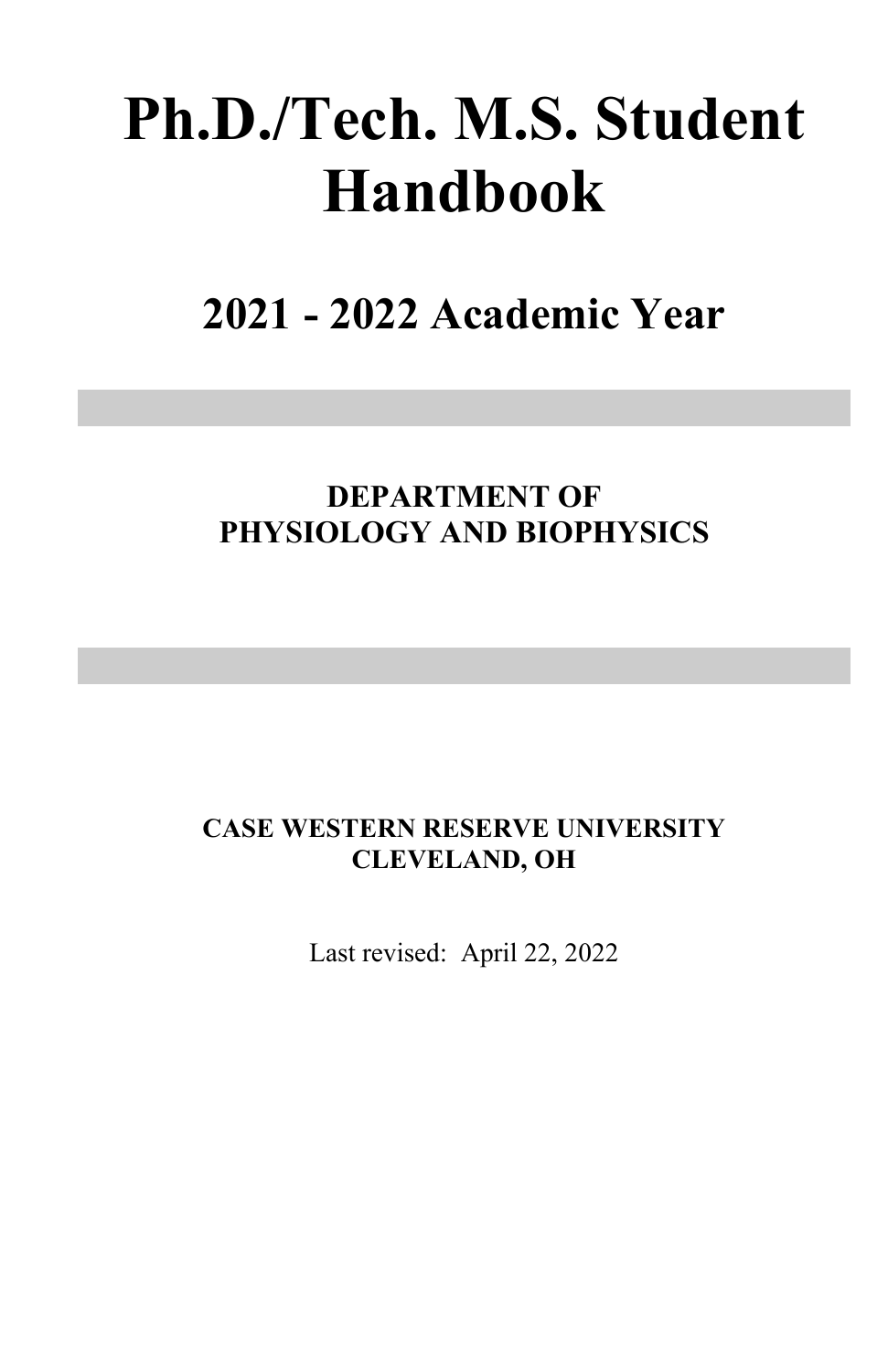# **TABLE OF CONTENTS (ctrl+click to navigate)**

| <b>GUIDELINES FOR DISSERTATION/THESIS RESEARCH  25</b> |  |
|--------------------------------------------------------|--|
|                                                        |  |
|                                                        |  |
|                                                        |  |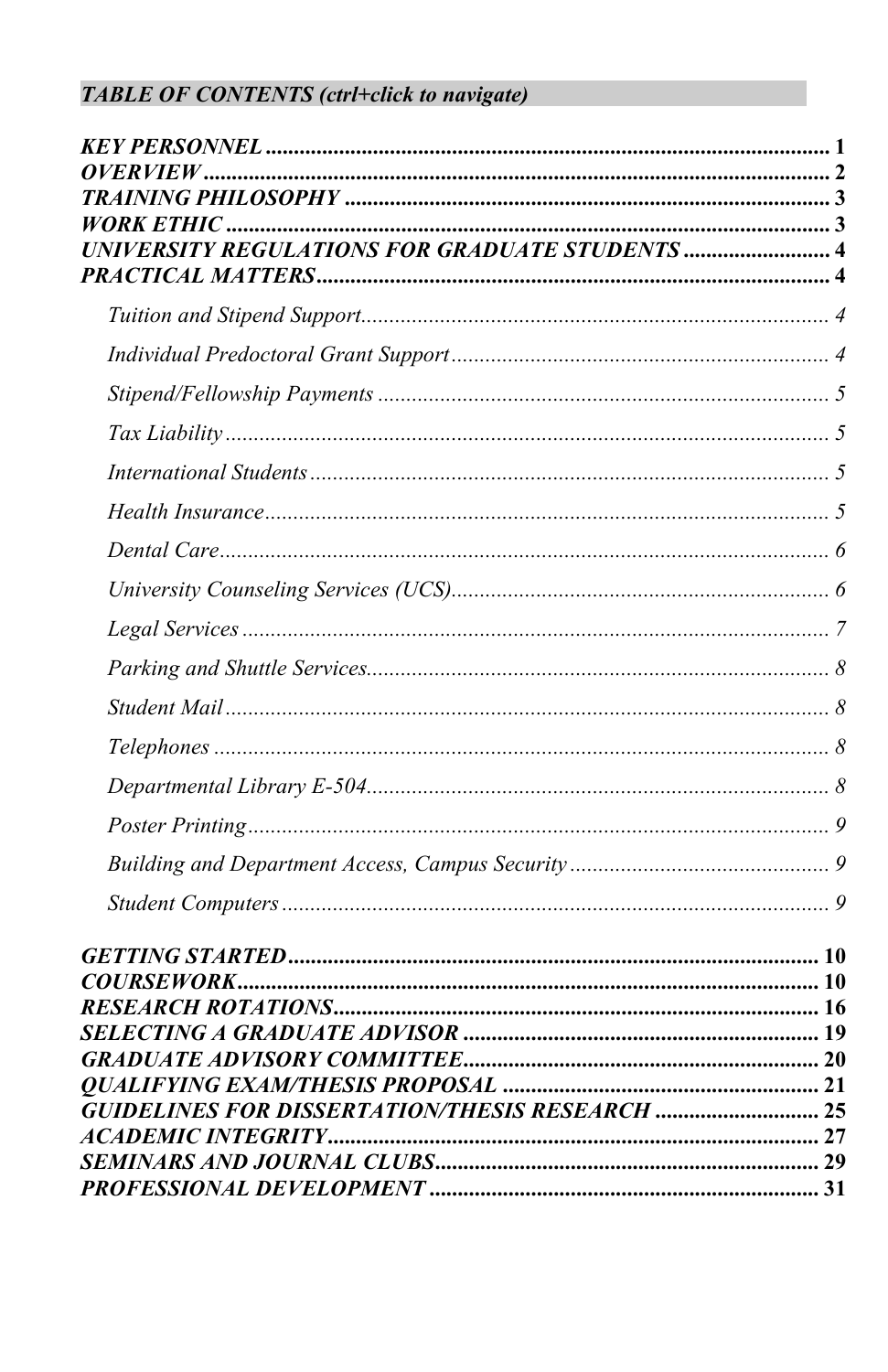# <span id="page-2-0"></span>*KEY PERSONNEL*

| Walter Boron, M.D., Ph.D.   | Chair, Department of Physiology and Biophysics<br>Office: E524, tel: 368-8978 email: walter.boron@case.edu                                            |  |  |
|-----------------------------|-------------------------------------------------------------------------------------------------------------------------------------------------------|--|--|
| Corey Smith, Ph.D.          | Director, Ph.D. and Tech Masters Program<br>Office: E521, tel: 368-3487, email: corey.smith@case.edu                                                  |  |  |
| Xin Qi, Ph.D.               | Director, Ph.D. Associate Director of Ph.D. and Tech<br>Masters Program, Program Admissions<br>Office: E516, tel: 368-4459, email: xin.qi2@case.edu   |  |  |
| George Dubyak, Ph.D.        | Director, Student Advancement<br>Co-Director, Medical Scientist Training Program (MSTP)<br>Office: E-520, tel:368-5523, email: George.dubyak@case.edu |  |  |
| Xinghong Dai, Ph.D.         | Director, Journal Club<br>Office: E610, tel: 368-5131, email: xxd159@case.edu                                                                         |  |  |
| Julian Stelzer, Ph.D.       | Director of Physiology Seminars<br>Office: E522, tel: 368-8636, email Julian.Stelzer@case.edu                                                         |  |  |
| <b>Matthias Buck, Ph.D.</b> | Chair of Interdepartmental Program in Structural Biology &<br><b>Biophysics</b><br>Office: E607, tel: 368-8651, email: matthias.buck@case.edu         |  |  |
| Samantha Baker, M.Ed.       | Director of Admissions<br>Office: E527, tel: 368-1625, email: sxb662@case.edu                                                                         |  |  |
| <b>Morley Schwebel</b>      | <b>Business Manager</b><br>Office: E527-C, tel: 368-3401, email: morley.schwebel@case.edu                                                             |  |  |
| <b>Bart Jarmusch.</b>       | Manager of Graduate Education<br>Office: E527, tel: 368-2084, email: Bart-Jarmusch@case.edu                                                           |  |  |
| <b>Michael Little</b>       | Reception/Department Assistant<br>Office: E527, tel: 368-3400, email: Michael.little@case.edu                                                         |  |  |
| Lesa Goodman                | Executive Assistant to the Chair<br>Office: E525, tel: 368-8978, email: lag116@case.edu                                                               |  |  |
| <b>Paul Kulka</b>           | Department Assistant<br>Office: E527, tel: 368-6163 email: pxk473@case.edu                                                                            |  |  |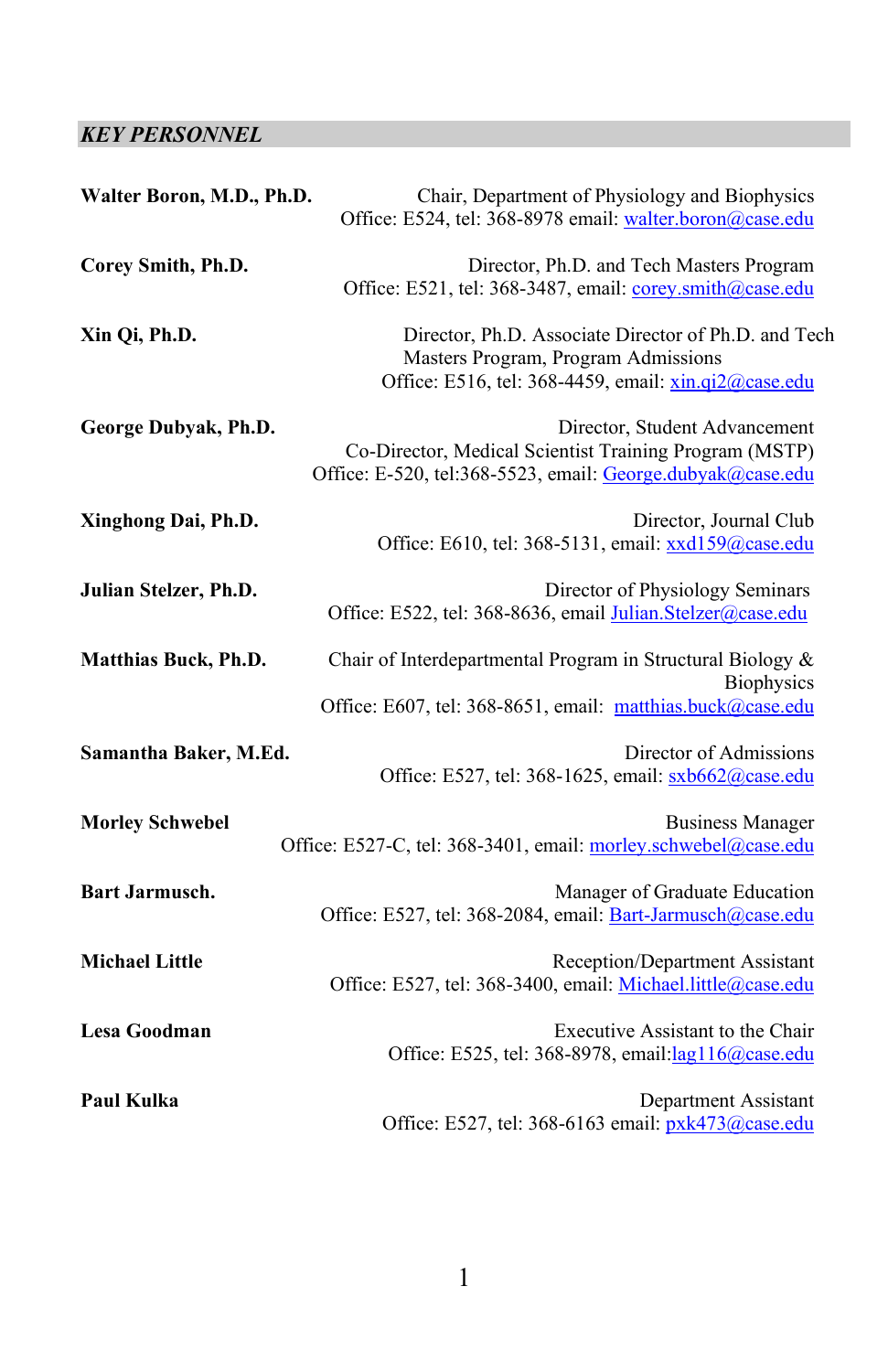#### <span id="page-3-0"></span>*OVERVIEW*

The Physiology and Biophysics Graduate Program provides comprehensive training leading to the Ph.D. and Masters degrees for applicants with backgrounds in the biological and/or physical sciences. The Physiology and Biophysics Graduate Program also provides Ph.D. training for M.D., Ph.D. candidates who matriculate via the Medical Scientist Training Program (MSTP) in the School of Medicine. Finally, the Ph.D. program also welcomes applications from M.D.s who are completing their residency requirements at one of the regional hospitals or students working on their M.D. degree.

In addition to the Ph.D. program, the Department offers two Masters degree programs.

1 - The Tech Masters program is a Type A program designed for research assistants at Case Western Reserve University and its affiliated hospitals that requires the students to conduct original research and write a Masters thesis.

2 - The Masters in Medical Physiology program is a Type B, non-thesis program designed for individuals who are preparing for admission to professional schools (medical, dental, veterinary, physician assistant, pharmacy, etc.), graduate programs in biophysical sciences, or careers in biomedical sciences. Students may take this program as either resident or internet students. This program can also be combined with courses at the CWRU Weathered School of Management for a combined MS/MBA degree. This program has a separate handbook and will not be covered in this document. See the Department of Physiology and Biophysics staff for a copy of the handbook covering the Masters in Medical Physiology program.

The first year of Ph.D. and Tech Masters studies includes required courses, most of which are conducted in a discussion format. A major component of the first semester is a series of 3 credited laboratory rotations that prepare students to conduct original research and to choose a mentor. Mentors must be chosen from faculty with either primary or secondary appointments in the department. Our advanced courses are often interdepartmental and students can choose from a large number of electives both inside and outside the department. Ph.D. students must demonstrate their capability to conduct original research. One of the required ways to demonstrate this is to satisfy the requirement that all Ph.D. students must publish at least one first authored original research paper in a major peer-reviewed journal and have at least one additional paper submitted to a peer-reviewed journal (after initial review by the Thesis Committee). Our graduates pursue careers in both academia and business. Whatever their career goals, when they enter one of the departmental degree programs, they will embark on a new journey that is exciting and designed to develop and stretch their abilities.

Although designed to help guide students along their way, there may be questions not addressed in this document. The faculty and staff have an open door policy and are committed to providing whatever assistance students may need if answers to specific questions are not found here. The names and their contact information for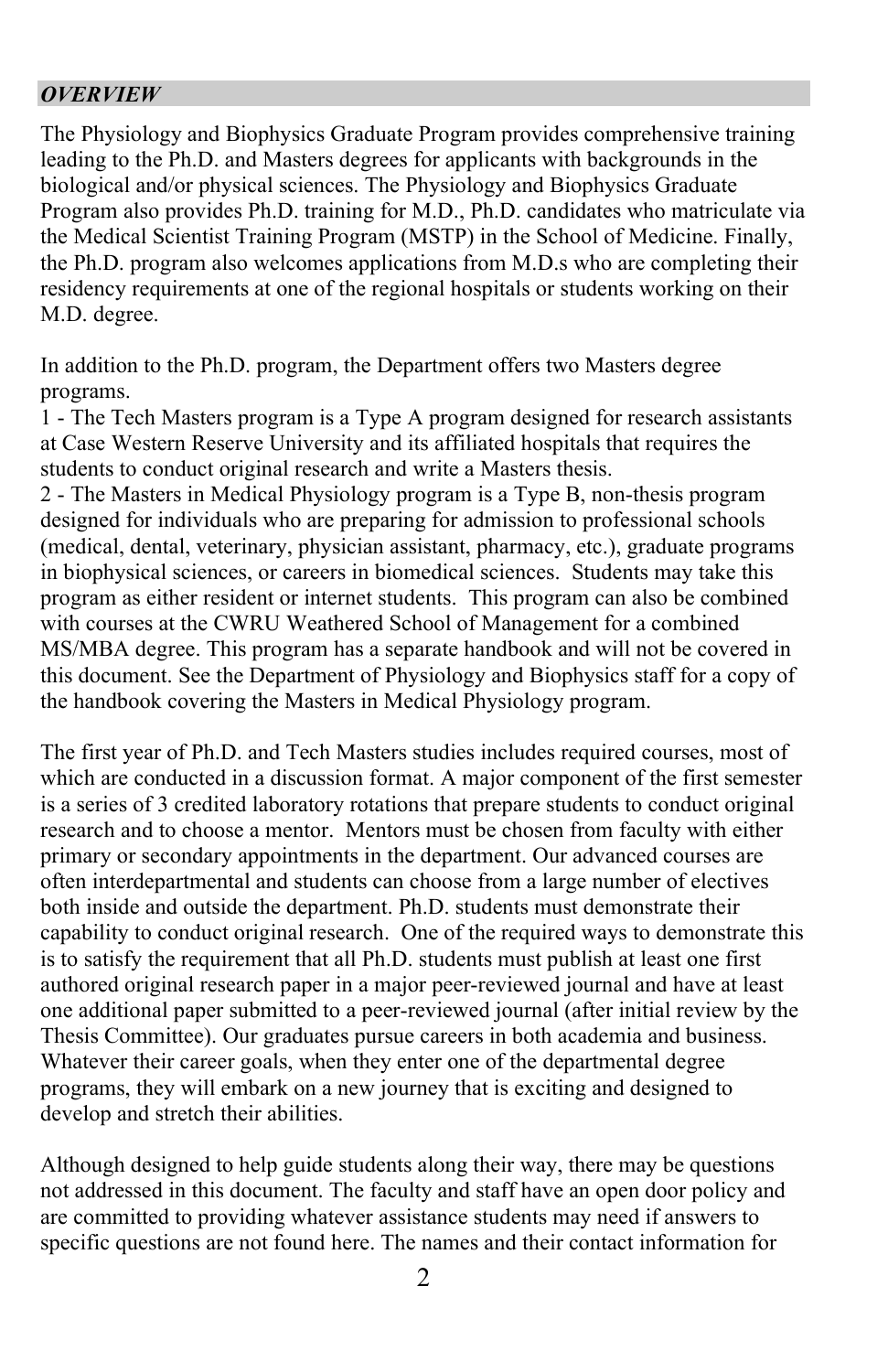individuals that may be most appropriate to answer questions are provided in the preceding section. More detailed information about our department, faculty, students, and educational programs is available on our web site: [http://physiology.case.edu](http://physiology.case.edu/) or [http://biophysics.case.edu](http://biophysics.case.edu/) .

## <span id="page-4-0"></span>*TRAINING PHILOSOPHY*

The faculty have developed a challenging course of study aimed at providing students with all of the necessary tools to compete effectively for the best academic and non-academic positions in the biomedical sciences. Our goal is to educate future health science professionals in the area of physiological and biophysical sciences and to train skilled biomedical scientists who demonstrate integrity, think critically, and communicate effectively. The training faculty affiliated with the graduate program strongly believe that this is best achieved by partnerships between faculty mentors and individual students that are mutually beneficial. Faculty and students both prosper when students are treated as promising junior colleagues deserving of the best training possible in an environment where freedom of inquiry and expression is valued and encouraged. As such, faculty and students each have important obligations to prepare students to be life-long scholars. Admission to our graduate program is a privilege that will provide lasting opportunities for growth throughout your professional career. A graduate student's success depends on everyone involved. This includes Department and University administrators, as well as training faculty. But most importantly, it depends on you, the student, taking primary responsibility for your educational and research progress.

## <span id="page-4-1"></span>*WORK ETHIC*

Science is a profession that requires dedication and drive, and a strong work ethic that does not involve watching a clock. All students are held to a high standard of accountability. From the first semester on, full-time Ph.D. students should plan to work in the laboratory and pursue scholarly activities, such as attending seminars and journal clubs, even when classes are not in session. Unless special permission is granted by the student's thesis advisor and the Director of Graduate Education, vacation time is limited to 2 weeks in addition to official University holidays. Any student who anticipates absence from the program for a period greater than two weeks must inform the Ph.D. Graduate Program Director. Leave of absence, maternity/paternity leave lasting longer than a semester must be registered with the School of Graduate Studies (forms available at **LINK**). Students who do not comply with Department and University regulations may be placed on academic watch, lose financial privileges, or face dismissal in extreme cases.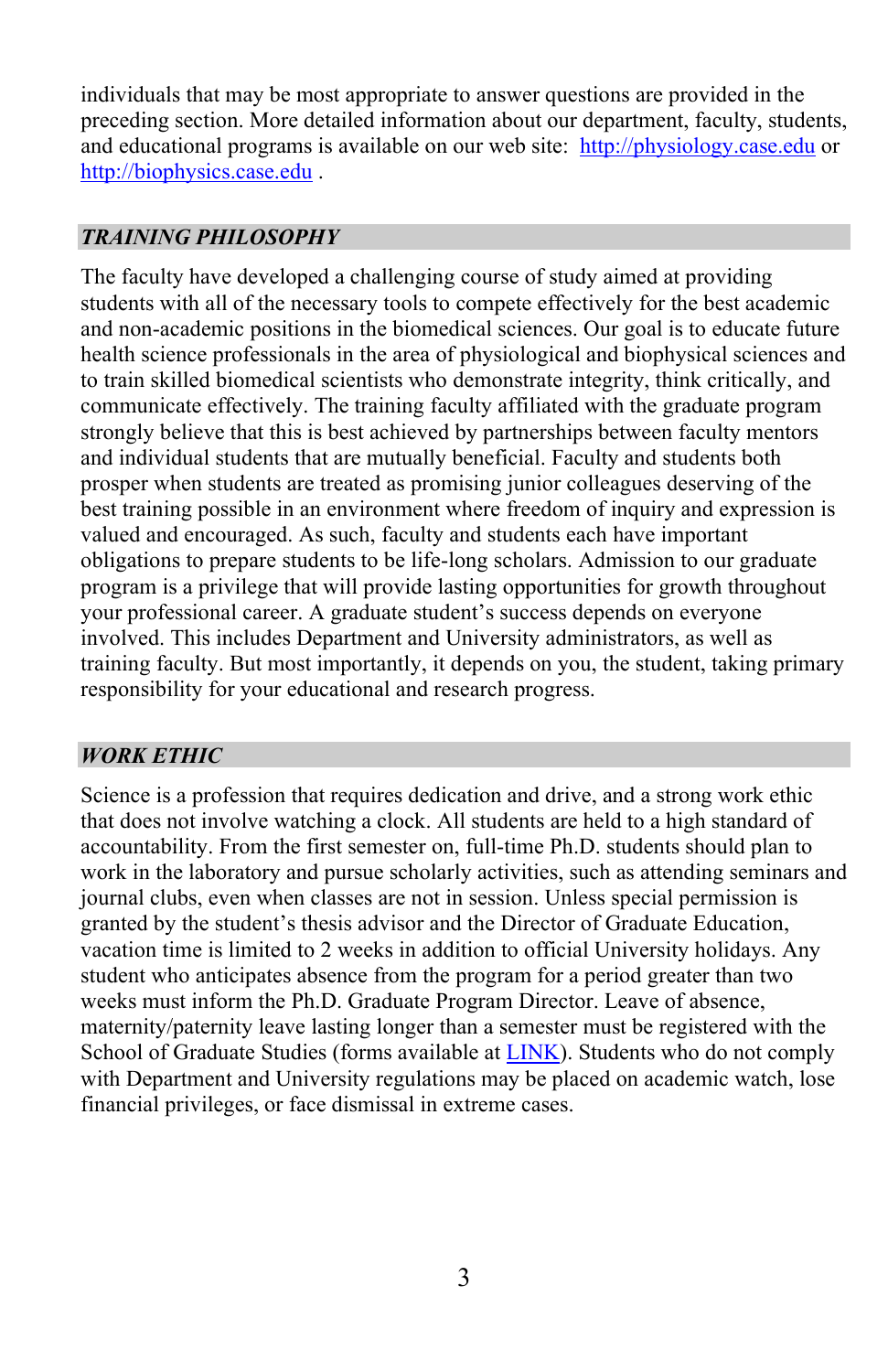# <span id="page-5-0"></span>*UNIVERSITY REGULATIONS FOR GRADUATE STUDENTS*

It is the responsibility of each student to become familiar with the specific rules that apply to the program of graduate study in Physiology and Biophysics, as well as the general rules and regulations of the University. Any requirements not specifically addressed in this document conform to the regulations for the Ph.D. or MS degrees specified in the School of Graduate Studies (SGS) section of the General Bulletin of Case Western Reserve University (available online at [http://gradstudies.case.edu](http://gradstudies.case.edu/) ). This website also contains down-loadable forms that must be filed with the SGS as the student advances through their graduate career. All students are encouraged to contact the SGS office directly (Tomlinson Hall  $2<sup>nd</sup>$  floor, telephone 368-4390) to discuss any concerns or questions they may have. That office is particularly helpful when it comes time to prepare and defend the dissertation and to apply for graduation. It is expected that students will be proactive in seeking information regarding University regulations.

# <span id="page-5-1"></span>*PRACTICAL MATTERS*

# <span id="page-5-2"></span>*Tuition and Stipend Support*

Ph.D. students registered full-time in the Physiology and Biophysics Program are eligible for tuition and stipend support. This support may derive from a variety of sources, including National Institutes of Health (NIH)-supported training grants (for students who are U.S. citizens or permanent residents), investigator-initiated NIH research grants, other federal and private research grants, and Departmental resources. Stipend support begins upon matriculation and is guaranteed as long as the student remains in good standing and is making progress toward the degree. The base stipend level for 2020-2021 is \$30,500 for 12 months. If students are making plans to leave the program for any reason, they must immediately notify their advisor and the Director of Graduate Education. Should a student accept an offer to join a degree program at another institution, they must immediately withdraw from the Ph.D. program.

# <span id="page-5-3"></span>*Individual Predoctoral Grant Support*

Obtaining a fellowship can greatly enhance a student's CV, giving them a distinct competitive advantage in the academic market place. Thus students are encouraged to apply for individual grant support. Common sources of such fellowships are the *National Science Foundation* [\(http://fastlane.nsf.gov/grfp\)](http://fastlane.nsf.gov/grfp/) and the *American Heart Association* [\(http://www.americanheart.org\)](http://www.americanheart.org/). Note that many funding agencies often require applications to be submitted early in graduate training. Students should discuss the possibility of applying for individual funding with their thesis advisor. The stipend for any student obtaining an independent fellowship will be enhanced by a \$1,000 incentive above the base level.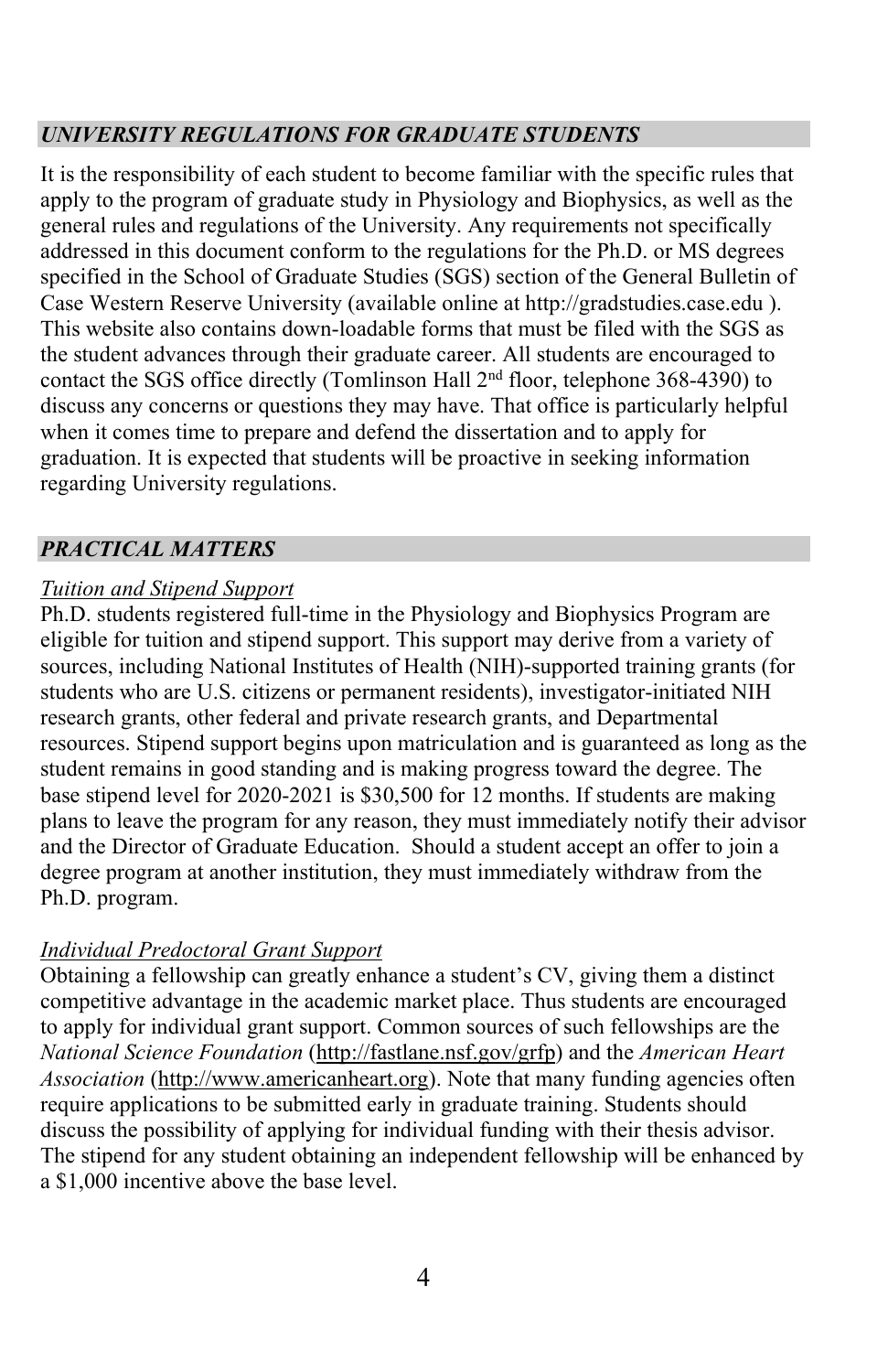#### <span id="page-6-0"></span>*Stipend/Fellowship Payments*

Stipend/Fellowship payments are made on the last working day of each month. Arrangement for direct deposit of these payments to your bank account must be arranged by completing forms that are available from Morley Schwebel.

#### <span id="page-6-1"></span>*Tax Liability*

Stipend and tuition benefits are reported to federal and Ohio state governments as taxable income. Students may also be required to pay local taxes if they live outside the city of Cleveland. Information can be obtained from each municipality.

#### <span id="page-6-2"></span>*International Students*

International students often face additional challenges especially if they are first-time visitors to the US. The University has two offices whose primary job it is to help ease the transition to life at an academic institution in the U.S. *International Student Services* (ISS), located Tomlinson Hall, rm. 143, provides information for incoming and current international students. ISS provides assistance to a population of more than 1,000 international students from over 80 countries around the world. Please visit the ISS website [\(http://studentaffairs.case.edu/international\)](http://studentaffairs.case.edu/international/) for further description of their services. Another important resource for the foreign student is the office of *Foreign Faculty and Scholars* (FFS), which is the University's liaison with federal agencies that are concerned with visa-related matters. FFS facilitates immigrant/permanent resident status, is responsible for employment eligibility verification (I-9) and W-4 tax status confirmation, and determines whether or not to file tax treaty exemption forms with the Internal Revenue Service. The University's global outreach initiative is supported through FFS by providing technical visa services required in connection with visiting scholars and researchers who come to the University from all parts of the world for various purposes including research, teaching, and training. In addition, FFS provides information and services that international faculty, visitors, and their families may require. The FSS office is located in Tomlinson Hall (8 a.m. to 4:30 p.m.). They may be reached by calling 216-368-4289 or by visiting the *Human Resources* website [\(LINK](http://www.cwru.edu/finadmin/humres/ffs) ).

#### <span id="page-6-3"></span>*Health Insurance*

For full-time Ph.D. students, insurance coverage through University Health Services (UHS), 2145 Adelbert Road, begins upon matriculation. CWRU contracts with Aetna Student Health to provide the Student/Dependent Medical Plan [\(LINK\)](http://students.case.edu/medicalplan/) and many details of plan coverage can be found online. The plan is accompanied by prescription drug coverage through Rx Options, Inc. UHS is staffed by several qualified professionals with an interest in student health. These include physicians, nurse practitioners, psychologists, psychiatrists, social workers, and registered nurses. A number of the physicians are affiliated with University Hospitals of Cleveland and with the CWRU School of Medicine. More information may be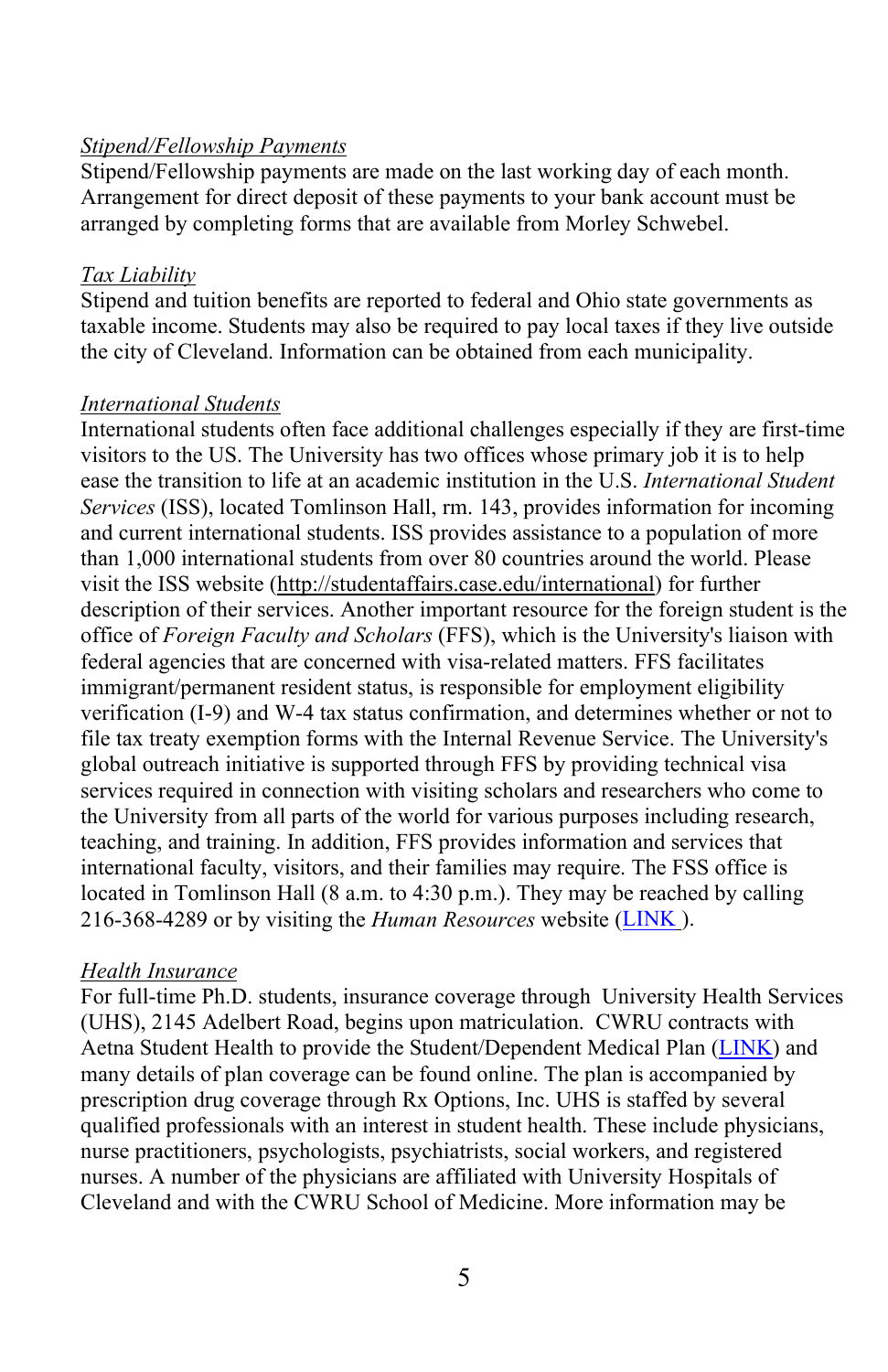obtained by visiting the UHS website  $(LINK)$  $(LINK)$  or by calling one of the numbers listed below.

| General Information:                          | 368-2450 |
|-----------------------------------------------|----------|
| After Hours EMERGENCY SERVICES:               | 368-2450 |
| General/Specialty Clinic Appointments:        | 368-4539 |
| Women's Health Clinic Appointments:           | 368-2453 |
| Counseling/Mental Health Clinic Appointments: | 368-5872 |
|                                               |          |

Students are encouraged to utilize resources through University Health Services before utilizing other in-/out-of-network providers as many preventative and regular well-person examinations can be provided at no cost to you through UHS.

# <span id="page-7-0"></span>*Dental Care*

The CWRU School of Dental Medicine manages several in-house dental clinics to provide training for pre-doctoral dental health professionals [\(LINK\).](https://case.edu/dental/patients-clinics) Participants in the Student/Dependent Medical plans are eligible to receive free and discounted care through the School of Dental Medicine, including:

- Two free oral exams and evaluations, including one dental and medical history per medical plan year
- Two free oral cleanings per plan year
- Free Periodic Bite Wing X-rays each plan year
- 20% discount on all other dental services offered at the Case Western Reserve University School of Dental Medicine

Treatment is administered by pre-doctoral dental students under the close supervision of experienced dental health professionals. Services through the School of Dental Medicine are often significantly less expensive than going to a private practice dentist. The clinics are open from 8:30 a.m. to 5:00 p.m. Monday through Friday throughout the school year, excluding holidays. Emergency care is available for existing patients by calling 216-368-8730. General appointments can be made by phone at 216-368-8730, or in person at the School of Dental Medicine ground floor main clinic reception area. More information regarding health insurance and dental care is available [\(LINK\).](https://case.edu/studentlife/healthcounseling/medical-plan/plan-information) 

# <span id="page-7-1"></span>*University Counseling Services (UCS)*

Graduate School marks a time of tremendous self-exploration and change. At times these changes are intentional and understandable; at other times they are unpredictable, chaotic and upsetting. Each year over 1100 students seek out the staff of the University Counseling Services to help them gain perspective and to lay the groundwork for personal change. For many, the change can become a 'Turning Point' in their lives.

University Counseling Services (UCS) and its divisions of Collegiate Behavioral Health (CBH) and Prevention & Recovery Services (PRS) offers students help with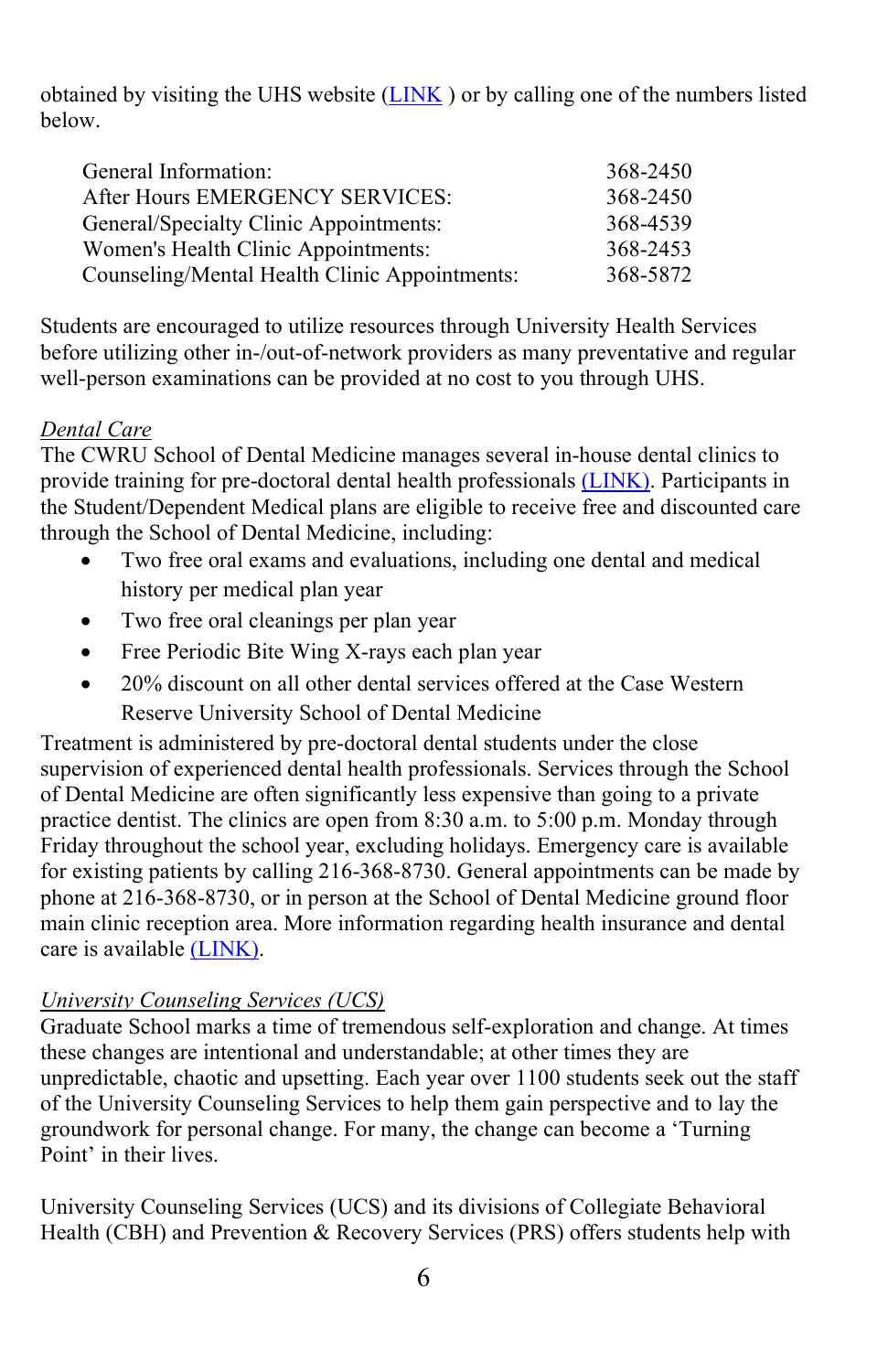their personal counseling and behavioral health needs, including individual, couples and group counseling, psychiatric medication management, stress management and recovery support. Its offices are staffed with psychologists, social workers and consulting psychiatrists [\(LINK\).](http://students.case.edu/counseling/)

Most services are provided without cost but some specialty services may require a fee.

University Counseling Services 201 Sears Library Building 2nd Floor Monday – Friday  $8:30 - 5:00$ Phone: 368-5872 Phone: 368-2510 Fax: 368-1972 Fax: 368-8530 http://studentaffairs.case.edu/counseling

Center for Collegiate Behavioral Health 2145 Adelbert Road – Health Services 2nd Floor Mon., Tues., Wed., & Fri. 8:30 – 4:30 Thursday 9:30 to 4:30 http://studentaffairs.case.edu/counseling/mindbody

If instead you are experiencing problems of an academic nature that may affect your performance, we would encourage you also to talk confidentially to your advisor, chair of your thesis committee, program director and/or the director of education.

#### <span id="page-8-0"></span>*Legal Services*

The *Milton A. Kramer Law Clinic Center* at CASE provides legal services to members of the community unable to afford legal counsel. Third-year law students act as the primary legal counsel in matters related to civil, community development, immigration, and health law.

## *Housing*

Most graduate students elect to rent housing in one of the many nearby neighborhoods. The *Office of Housing, Residence Life & Greek Life* publishes the *Off-Campus Housing Bulletin*. The Bulletin contains apartment and housing listings, roommate wanted advertisements, etc. that are located within a short distance from campus. The bulletin is updated each Friday at noon and can be viewed online by incoming graduate students. In addition, the School of Graduate Studies has housing information available online  $(LINK)$  $(LINK)$  and includes a listing of off campus housing [\(LINK\)](https://case.edu/housing/services/campus-housing). Many neighborhoods also have housing offices as well as guided tours of available rental properties. Contact local city governments for further information. Another alternative is the Steiner House Cooperative, which is a student-run organization offering housing for graduate students from Case Western Reserve University, the Cleveland Institute of Music, the Cleveland Institute of Art, Cleveland State University, and the Montessori Institute. Vacancy information as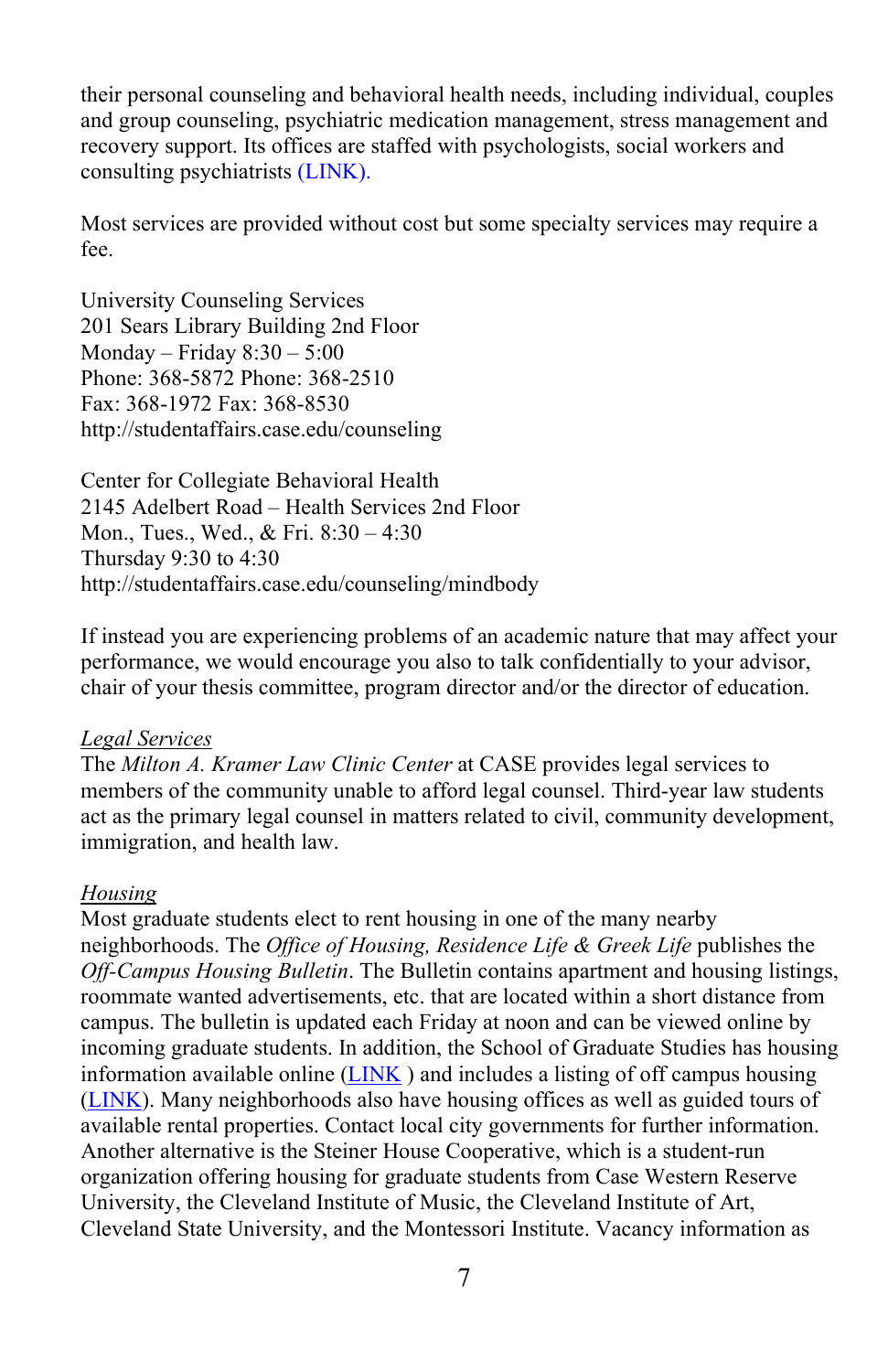well as applications can be obtained by contacting the Admissions Manager of Steiner House, 11408 Bellflower Rd, Cleveland, OH 44106 or by visiting their website [\(LINK\)](https://steinerhouse.org/).

# <span id="page-9-0"></span>*Parking and Shuttle Services*

The *CWRU Office of Access Services* manages the University's parking program and is responsible for implementing its policies and procedures. All commuter students are eligible for parking permits upon enrollment. Students who need parking should contact *Access Services* at 368-2273, online at http://parking.case.edu or by e-mail at [parking@case.edu](mailto:parking@case.edufor) for questions related to parking. Most graduate students park in surface lots 42 or 44 or the Veale Garage (S-53) which are the most cost-effective lots nearest the School of Medicine.

University Circle, Inc. (UCI) operates a fleet of buses to provide free transportation service for employees, students, and visitors in the University Circle area. Established bus routes allow riders to travel from designated areas to central drop-off points. Visitors may use UCI's public routes to reach various University Circle institutions. Service is provided approximately 18 hours per day Monday through Friday, with reduced service on weekends and holidays. Bus route schedules and maps are available at various locations or they may be viewed on-line at the *Busing and Shuttles* website [\(LINK](https://case.edu/access-services/transportation/shuttles) ).

Additionally, should you find yourself working on campus late and do not feel safe walking back to your vehicle or nearby apartment and cannot utilize the shuttle services described above, CWRU offers the Safe Ride Program to provide safe transportation around campus and the surrounding CWRU community between 7pm and  $3$ am. You can learn more about this program at its website  $(LINK)$  or request a pickup here: **LINK** or call at: 216-368-3000.

## <span id="page-9-1"></span>*Student Mail*

Shared student mailboxes are located before the 5<sup>th</sup> floor bridge. Please check your box regularly for mail. Using your Case Mail address for private mail or package delivery is not allowed.

# <span id="page-9-2"></span>*Telephones*

Students may make campus and other local calls from telephones in the Department as well as appropriate lab-related long distance calls. There is no specifically designated student telephone.

# <span id="page-9-3"></span>*Departmental Library E-504*

A comprehensive collection of biomedical periodicals and books are available in the Allen and Cleveland Health Sciences Libraries. An online catalogue of resources available to CASE and its affiliated institutions can be found on the EuclidPLUS website [\(LINK\)](https://case.edu/campus-life/libraries/). The department maintains a small collection of periodicals and textbooks in E-504.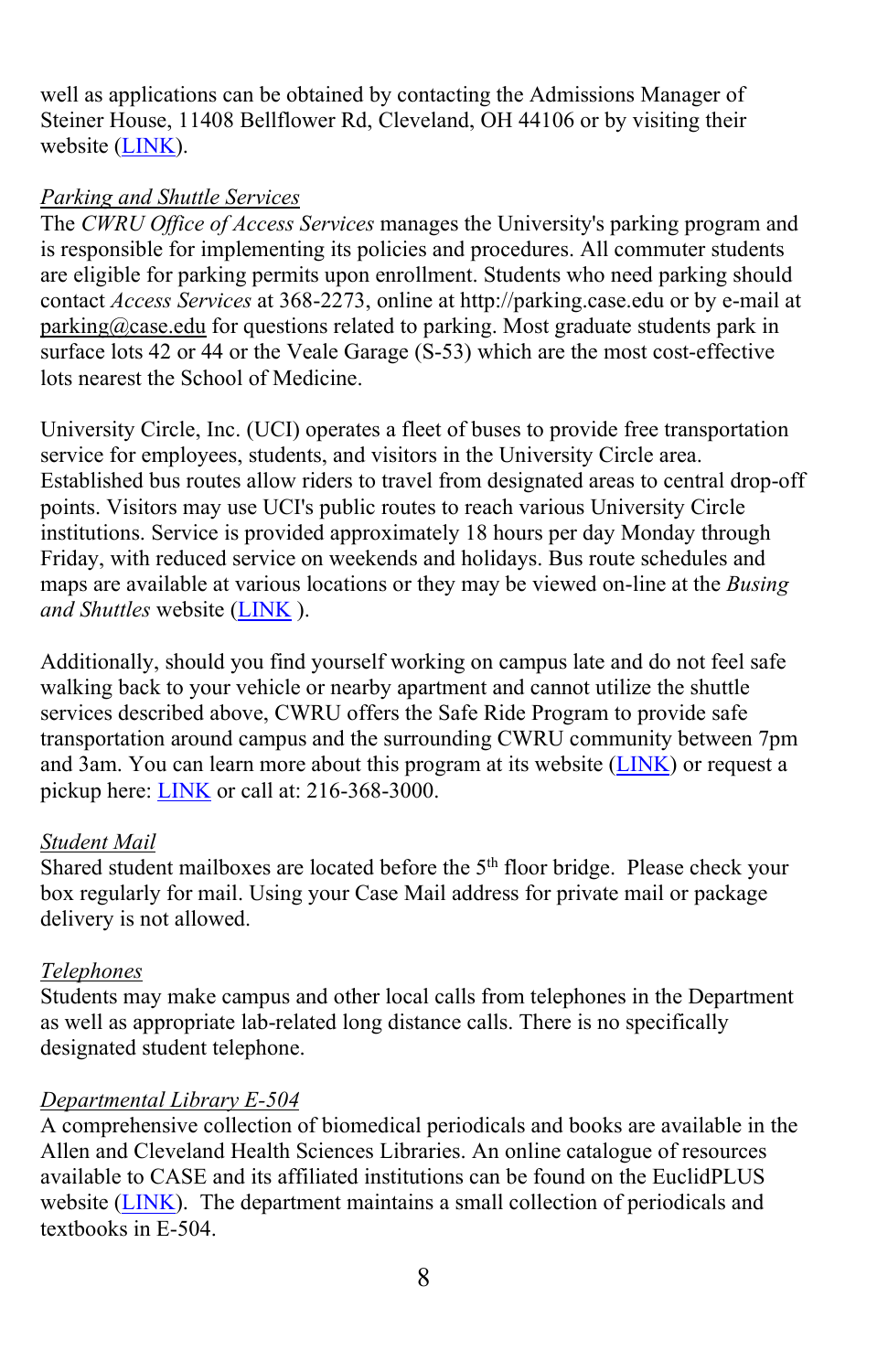#### <span id="page-10-0"></span>*Poster Printing*

The department has a large format printer for printing posters for meetings. Students are allowed to print one poster in their first year, charged to the Department. After this, posters are charged to their faculty advisor. A copy/fax machine is located in the Administration office area.

#### <span id="page-10-1"></span>*Building and Department Access, Campus Security*

Nearly all University buildings require ID card access. The Department also requires ID card access between 6:00 pm and 8:00 am daily and on the weekends. The Department office personnel will submit information to the University requesting card access once you have your University ID. This usually takes 24 to 48 hrs. If you have forgotten your ID or your ID will not activate the card reader during evening hours, you can call the CWRU Police Department at 368-3333, and an officer will be dispatched to let you in. However, you will still need to present a picture ID.

The University provides a variety of security and safety programs to help ensure a safe educational environment. These programs are directed by *the CWRU Police Department (*[http://police.case.edu\)](http://police.case.edu/), located at the North Campus Security Office (11320 Juniper Rd). The Security Communications Center is located in the basement level of the Health Services Building, 2145 Adelbert Road (he old Law building). The University's professionally trained security officers patrol the campus facilities and grounds on a 24 hour-a-day basis throughout the year. In addition to basic patrol, security personnel respond to emergencies, fire alarms, and routine security incidents. The Police Department Central Dispatch Center is staffed continuously and can be reached at extension 368-3333 for emergencies and 368-4630 for nonemergencies. The campus is also patrolled by the *University Circle Police Department* (UCPD), a private police agency consisting of fully trained and commissioned police officers. The UCPD also patrols on a 24 hour-a-day, and they respond to all emergencies. They can be reached at 368-2222.

#### <span id="page-10-2"></span>*Student Computers*

All full-time incoming Ph.D. students will receive a laptop PC computer with wireless internet capability. These computers are an integral part of the student's graduate training before and after entering the laboratory for dissertation research. Each student is expected to take full responsibility for the security of their computer. Each computer comes with a three year extended warranty. The student is financially responsible for all maintenance issues (including replacement batteries) not covered by the warranty. The Department will not replace computers that are lost or stolen. Furthermore, these computers are the property of the Department and must be returned should a student have to leave the program for any reason before graduation. After graduation, the computer becomes the property of the students.

Once formally enrolled at the University, students will be able to activate their network/e-mail account by following the instructions on the Information Technology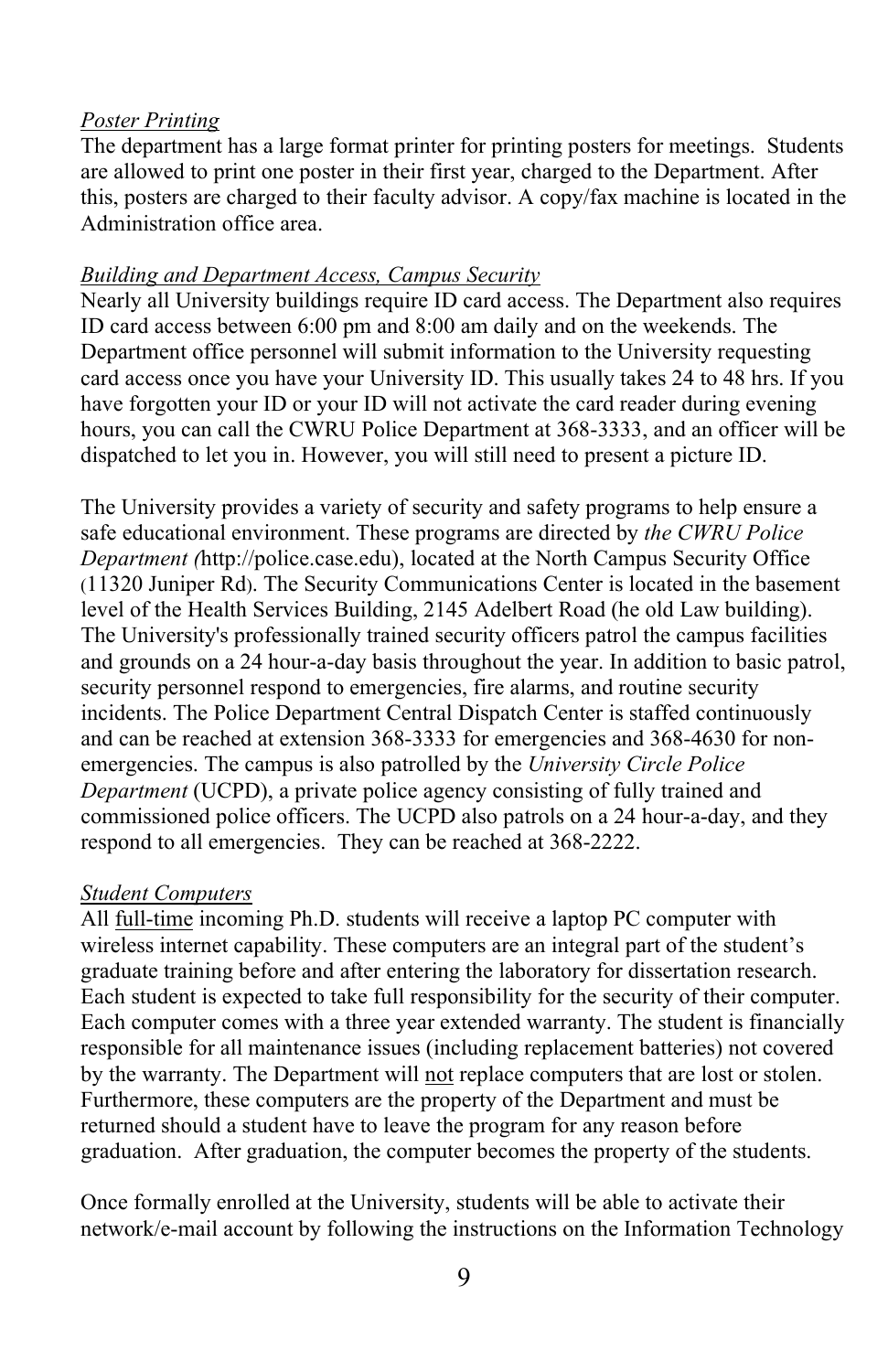Service's website [\(LINK\)](https://case.edu/utech/resources/student-resources). Since all official departmental communication is conducted electronically, it is imperative that students check their e-mail at least once a day to stay informed of all required graduate student activities and other events. Please contact Paul Zawolowycz ( $pxz21@case.edu$ ) for help with any computer related questions.

# <span id="page-11-0"></span>*GETTING STARTED*

As soon as possible after arriving on campus, incoming students should contact Bart Jarmusch, the Manager of Graduate Education. The necessary registration materials for the first semester will be emailed to students in their welcome packet. Students should plan to arrive no later than the second Monday in August. Students will register for their first semester and all subsequent semesters using the Student On-Line Academic Registration [\(SIS\)](http://www.case.edu/provost/registrar/onlinereg.html) system. Late fees, which are the responsibility of the student, are assessed beginning the first Tuesday after classes start.

During the week prior to the beginning of classes, there will be a general orientation sponsored by the School of Graduate Studies. There will be additional orientation sessions specifically for first year graduate students in the Physiology and Biophysics Programs. The School of Medicine also holds a "White Lab Coat" ceremony the Friday before classes begin for all incoming Ph.D. students. Incoming Ph.D. students will also be expected to complete Radiation Safety and Chemical Safety Classes during the first week of classes. Information on the times and locations of these activities can be obtained from Bart Jarmusch or the Environmental Health and Safety web site [\(LINK](https://www.case.edu/ehs) ).

# <span id="page-11-1"></span>*COURSEWORK*

Ph.D. and Tech Masters students are required to successfully complete a combination of formal coursework, research rotations, and thesis/dissertation research in order to graduate from the program. The formal coursework consists of a core curriculum and elective courses. For Ph.D. and Tech Master's students, the core curriculum includes IBMS 453 & IBMS 455 (Cell and Molecular Biology), PHOL 401A/B (Physiology and Biophysics of Molecules and Cells), PHOL 401C (Physiology of Organ Systems). Additionally, direct admissions Physiology and Biophysics Ph.D. students must complete 3 sessions of PHOL 505 - Laboratory Research Rotation. (NOTE: Students entering through the BSTP will have already completed BSTP 400 - Research Rotation in Biomedical Sciences Training Program and do not take PHOL 505). These courses are designed to provide the foundation upon which the graduate training of all Physiology and Biophysics students can be built. In addition to the core curriculum, students will take a customized set of elective courses tailored to their individual needs. Each Ph.D. and Tech Master student's elective curriculum will be determined in consultation with the student's dissertation advisor and the Director of the Ph.D. Program and approved by the Graduate Education Committee and the department Chair. The School of Graduate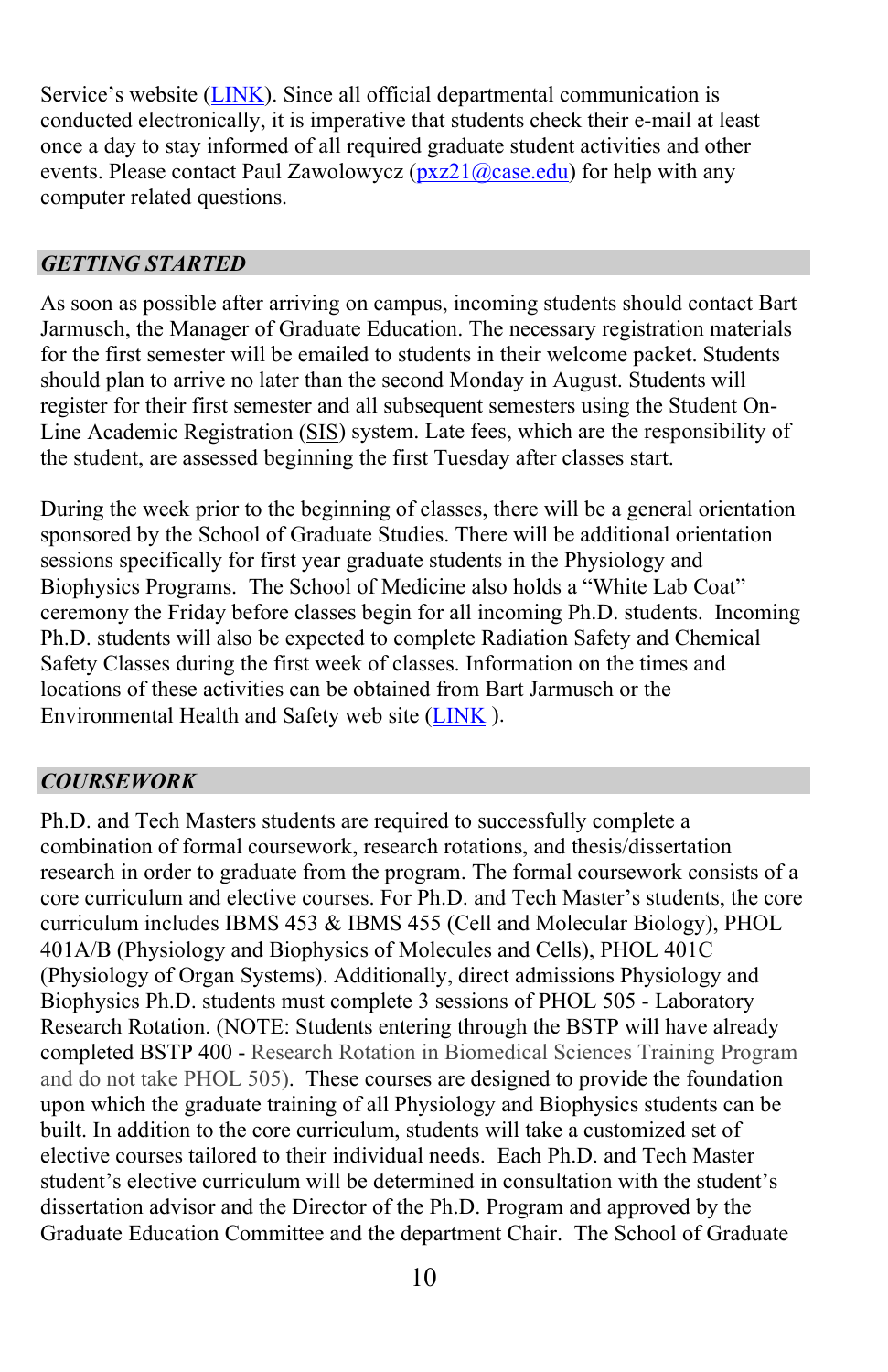Studies form titled "Student's Planned Program of Study" will be used for this purpose. The School of Graduate Studies requires for graduation that Ph.D. students successfully complete at least 36 hours of course work (24 of which must be graded and not pass/fail) and at least 18 hours of thesis research (PHOL 701). Students entering the Ph.D. program with an MS degree need 18 graded credit hours and at least 18 hours of thesis research (PHOL 701). For Ph.D. students, the required course work is typically completed before admission to candidacy and the dissertation research is completed after admission to candidacy. Tech Masters students are required to successfully complete at least 18 hours of course work (12 of which must be graded and not pass/fail) and 12 hours of thesis research (PHOL 651) for a total of 30 credit hours. Students are encouraged to consider courses offered by other departments. The sequence of courses is listed below.

*Year One, Fall*

#### **Ph.D. and Tech Masters Required Core (Tech Masters complete the first 3 classes typically over a 2-year period).**

#### **Ph.D. Program and Tech Masters Program**

| Cell and Molecular Biology I (3 cr, gr)                                                                      | <b>IBMS 453</b>                   |
|--------------------------------------------------------------------------------------------------------------|-----------------------------------|
| Cell and Molecular Biology II (3 cr, gr)                                                                     | <b>IBMS 455</b>                   |
| Since you were born: Nobel Prize<br>Biomedical research in the last 21 years.<br>$(1 \text{ cr}, \text{gr})$ | <b>IBMS 456</b><br>(sections a-d) |
| Departmental Seminar (1 cr)                                                                                  | <b>PHOL 498</b>                   |

#### **Ph.D. Program (in addition to above)**

| <b>Fundamental Biostatistics to Enhance</b><br>Research Rigor and Reproducibility<br>$(1 \text{ cr}, \text{gr})$ | <b>IBMS 450</b> |
|------------------------------------------------------------------------------------------------------------------|-----------------|
| Laboratory Research Rotation (1cr, gr)                                                                           | <b>PHOL 505</b> |
| Laboratory Research Rotation (1 cr, gr)                                                                          | <b>PHOL 505</b> |
| Laboratory Research Rotation (1 cr, gr)                                                                          | <b>PHOL 505</b> |

(Please note, PHOL 505 is for Physiology and Biophysics direct admissions students only. Students entering through the BSTP will have taken BSTP 400 for their research rotations.)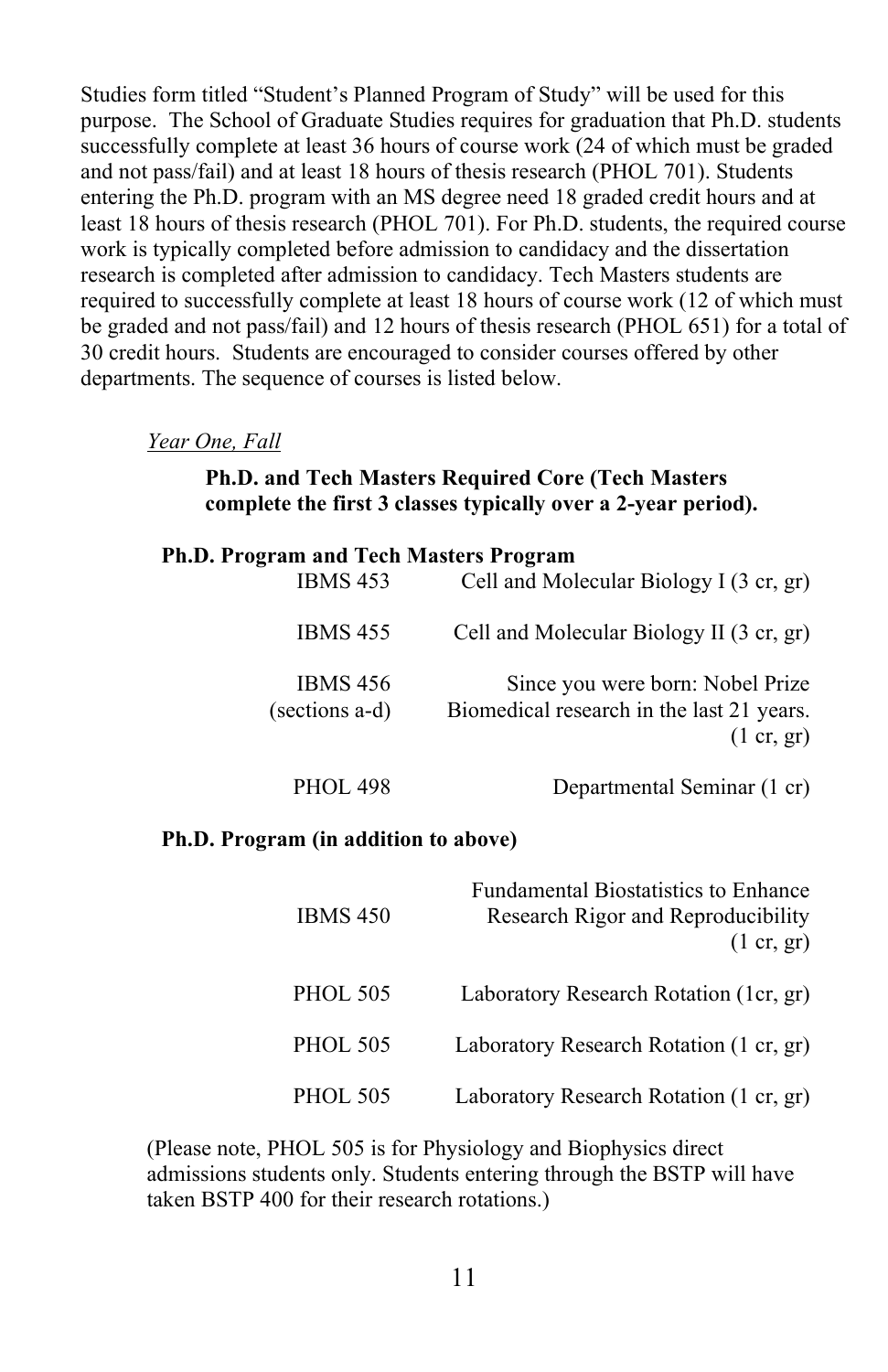At the end of year one, fall semester and after the 3 Laboratory Research Rotation courses have been completed, the Ph.D. students should choose a mentor in whose lab they will conduct their dissertation research. Work in that laboratory should begin at the beginning of year one, spring semester.

#### *Year One, Spring*

#### **Ph.D. Program**

| PHOL 401A $\&$<br>401 <sub>B</sub> | Physiology & Biophysics of Molecules and Cells<br>$(4 \text{ cr}, \text{gr})$ |  |
|------------------------------------|-------------------------------------------------------------------------------|--|
|                                    | Elective (3 cr, gr optional)                                                  |  |
| <b>IBMS 500</b>                    | Ethics and Biomedical Research (1 cr)                                         |  |
| <b>PHOL 601</b>                    | Lab Research $-$ in the mentor's lab (var cr)                                 |  |

Students must register for exactly 9 credits Spring semester.

## **Tech Master Program**

| PHOL 401 A $&$ B | Physiology & Biophysics of<br>Molecules and Cells (4 cr, gr) |
|------------------|--------------------------------------------------------------|
| <b>PHOL 498</b>  | Departmental Seminar (1 cr)                                  |

*Year One, Summer*

#### **Ph.D. Program**

(Ph.D. students are not required to register for summer credits if they were registered in the preceding spring.)

RSCH 750 Summer Research - Ph.D. Level (0 cr)

## **Tech Masters Program**

RSCH 650 Summer Research – Masters Level (In the lab of their advisor)

For years 2 and forward, full-time students must register for a minimum of 9 credit hours per semester (Fall/Spring) until they pass their qualifier exam, after which fulltime status is maintained by registration for 1 semester hour of 651 or 701. The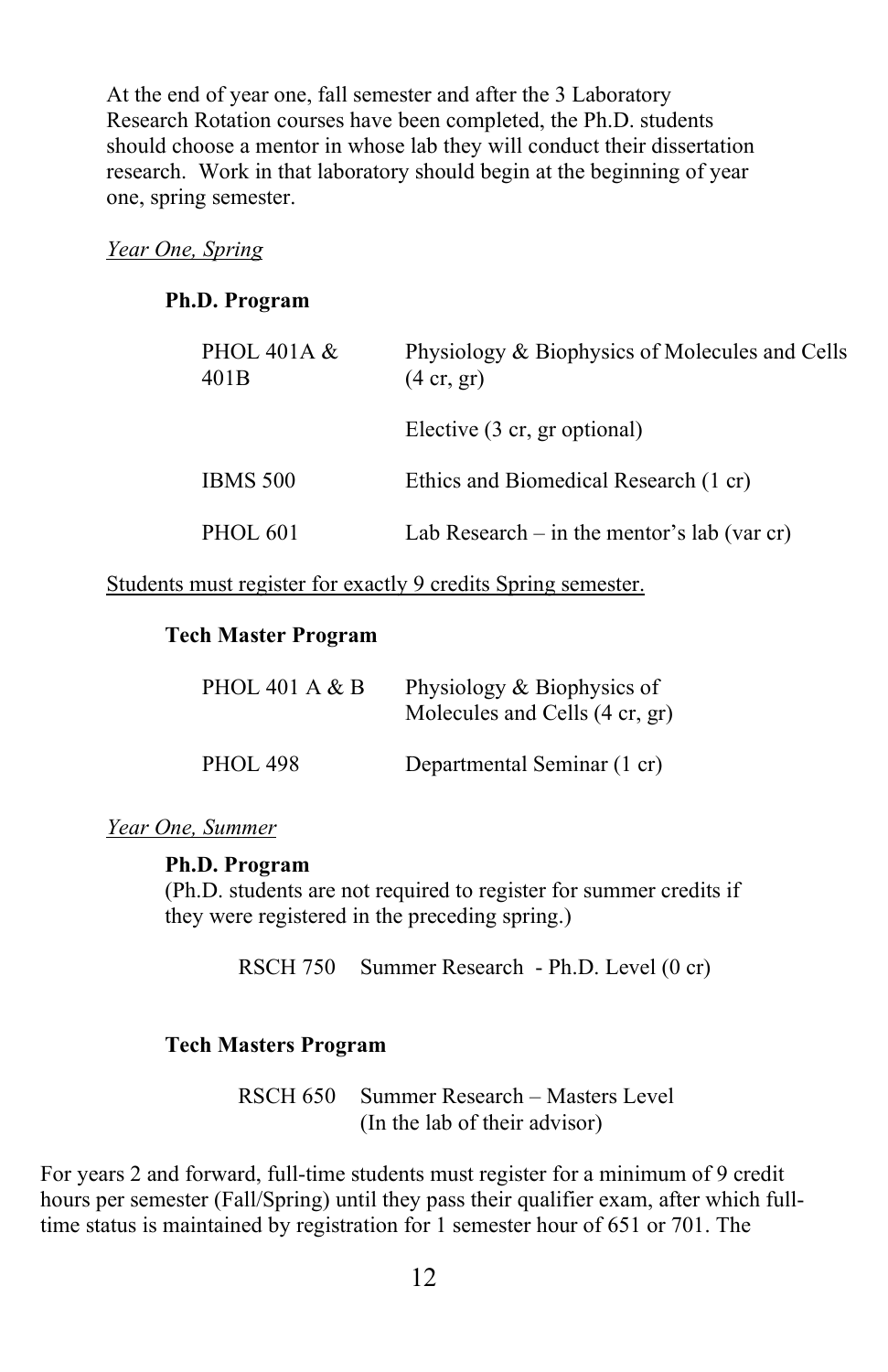maximum course load is 17 semester hours. Students wishing to take an overload must receive approval from the graduate program director. The program director will then send the overload request to Graduate Studies for final approval and processing.

*Year Two, Fall, Spring*

#### **Ph.D. Program**

|  | PHOL 401C Physiology of Organ Systems (2 cr, gr)             |  |
|--|--------------------------------------------------------------|--|
|  | Elective $(3 \text{ cr}, \text{gr})$                         |  |
|  | PHOL 601 Lab Research – in the mentor's lab $(3 \text{ cr})$ |  |
|  | PHOL 498 Departmental Seminar (1 cr)                         |  |

## **Tech Masters Program**

| <b>PHOL 651</b><br>Thesis Research $-$ in the advisor's lab |
|-------------------------------------------------------------|
|-------------------------------------------------------------|

*Year Two, Summer and all Subsequent Semesters*

#### **Ph.D. Program**

 PHOL 701 Dissertation Research – in the mentor's lab  $(1 \text{ cr})$ 

Remainder of electives

## **Tech Masters Program**

PHOL 651 Thesis Research – in the advisor's lab

Students enrolled in the Tech Masters program for research assistants may take up to three years to complete the curriculum. They are required to take only one major 3 or 4 credit hour course/semester but may take up to 6 credit hours/semester. They will conduct their original research in the laboratory in which they are employed. They are not required to take the laboratory rotation courses but are encouraged to do so. Their major advisor must either be a primary faculty member in the department or be listed as a Trainer for the graduate program.

Once registered, students cannot add or drop courses without the permission of the Graduate Education Committee, since it will impact both tuition and stipend support.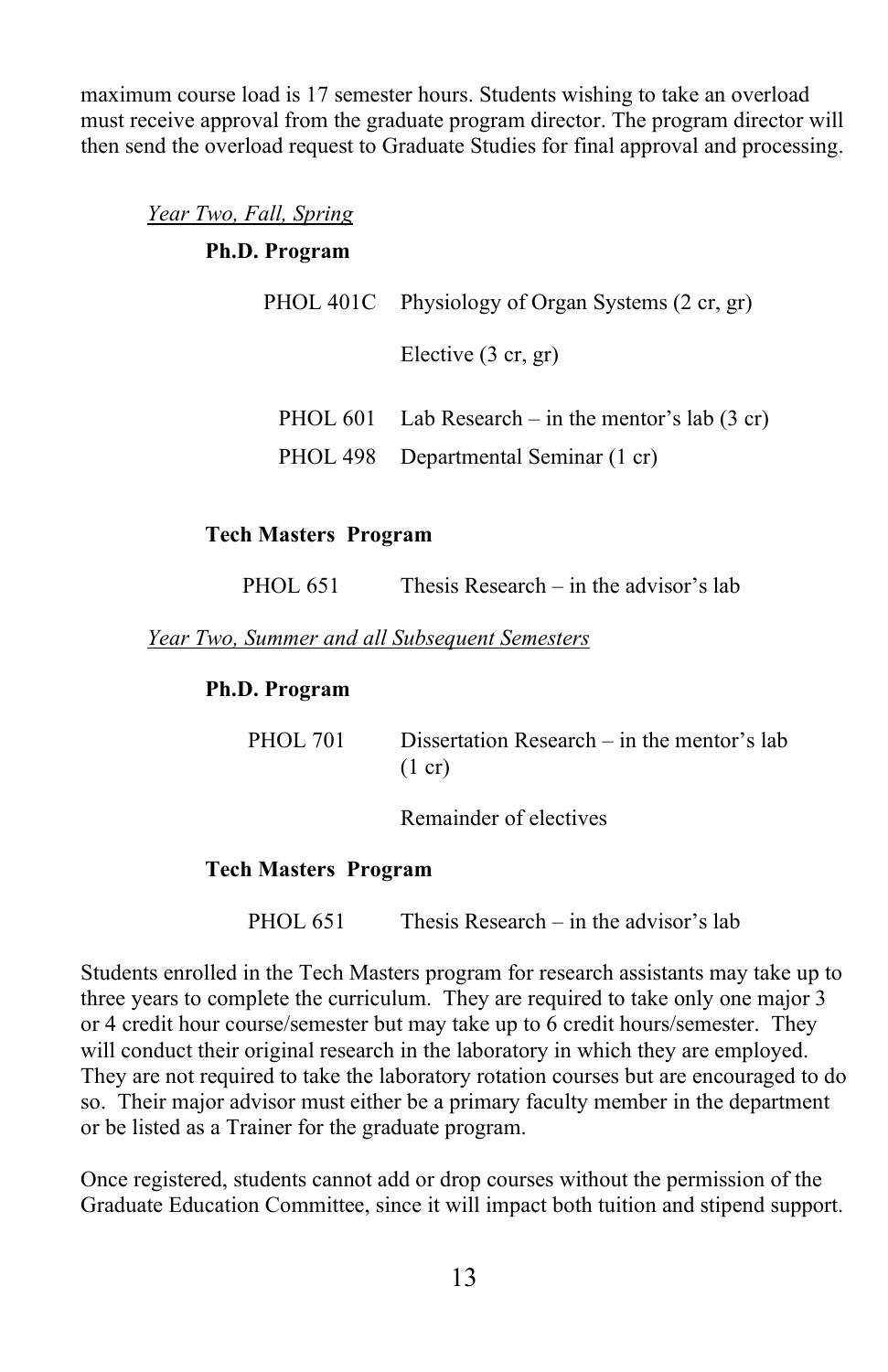During all years of study, all Ph.D. and Tech Masters students are required to attend at least 75% of the weekly research seminars sponsored by the Department of Physiology and Biophysics to receive credit for PHOL 498 and PHOL 701/PHOL 651. All Ph.D. students are required to actively participate in the departmental journal club in order to receive credit for PHOL 701 (see section on *Seminars and the Journal Club*).

# Performance requirements:

The Physiology and Biophysics Program considers only grades of "B" or better to be satisfactory. To remain in good standing and to graduate from the Ph.D. or MS (Tech Masters) programs, a student must achieve a minimum grade point average (GPA) better than 3.0 (A= 4.0; B = 3.0; C = 2.0). This means that each student will need to earn a grade of "A" in at least one class during their course of study. Any student who receives a grade of "C" will be placed on probation until they have a GPA that meets the Department standard of better than 3.0. Any student who receives more than one "C" will be dismissed from the program.

Each Ph.D. student's GPA will be reviewed at the time of the Qualifying Exam. While it is possible to pass the Qualifying Exam without having obtained an "A" in at least one course, students who pass the Exam, but at this stage have a GPA of 3.0 (or lower) will be advanced to Candidacy under probation. After the completion of two more academic semesters (i.e. at the end of their second year in the program), the Education Committee will review the probationary status and decide whether the student's progress and performance is sufficient to merit further enrollment in the Ph.D. program. Tech Masters students will have their academic performance evaluated at the end of each semester.

No student can graduate until they have met the standard of achieving a GPA better than 3.0.

## **MSTP Students**

Students who are part of the School of Medicine's Medical Scientist Training Program (MSTP) and choose to obtain their Ph.D. in the Department of Physiology and Biophysics are given graduate school credit (equivalent to 18 graded credit hours) for coursework completed as part of the pre-clinical curriculum in the first two years of medical school. MSTP students also complete a minimum of three (3) research rotations during these first two years in the pre-clinical M.D. training phase of the program. As per MSTP policy, these rotations can be performed with mentors in any of the 14 Ph.D. programs affiliated with the MSTP. Successful completion of four additional formal graduate courses for a total of twelve credits is required. These formal graduate courses are typically taken concurrently during the first two years in the M.D. training phase and the first full year of the Ph.D. training phase of the program. The exact choice of graduate courses is tailored to meet the needs of individual MSTP candidates and typically will include both Physiology and Biophysics core courses (PHOL 401A/B/C) and relevant elective courses offered by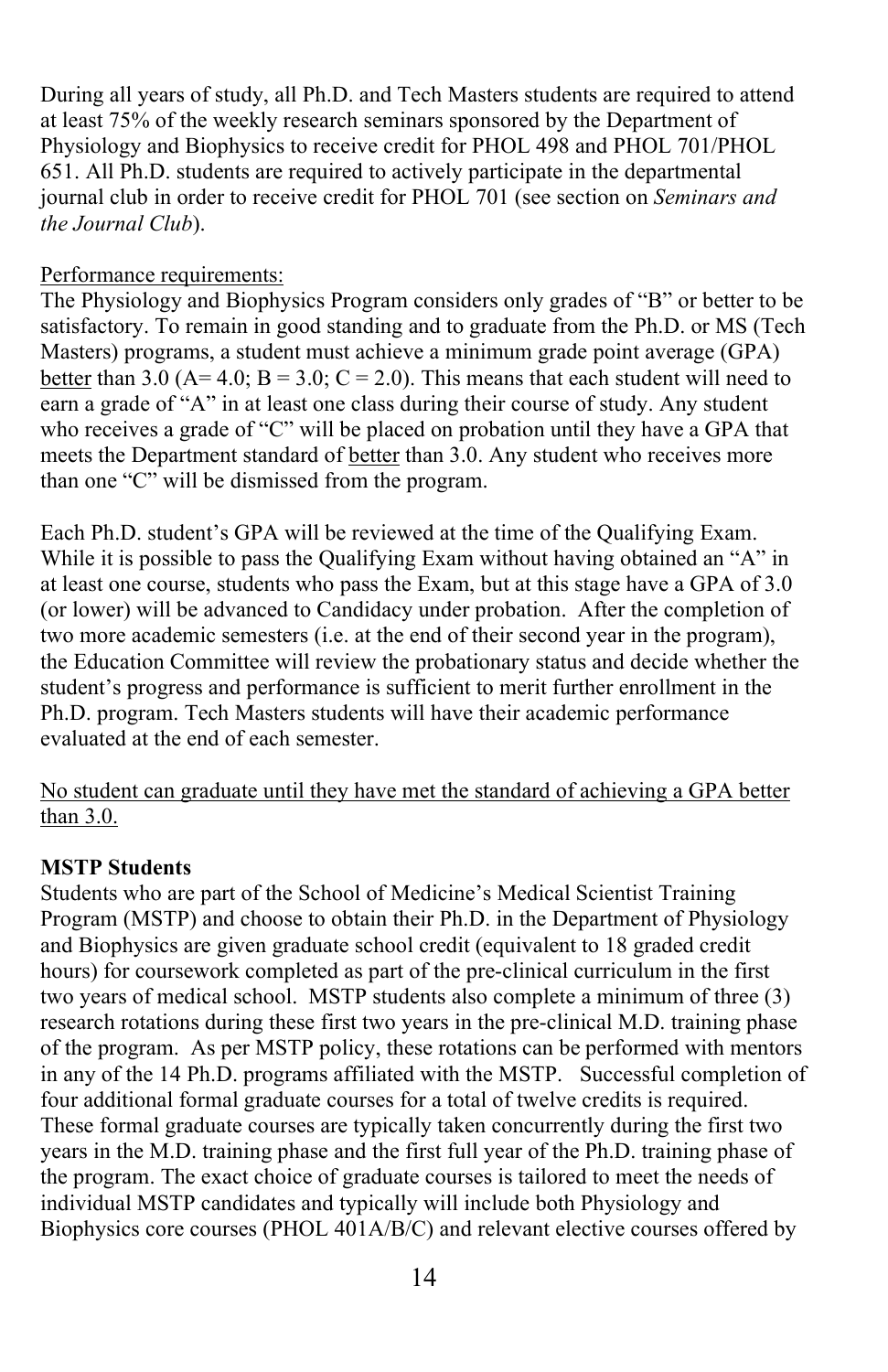other Ph.D. training programs affiliated with the MSTP. In all other ways, the MSTP students who matriculate in the Physiology and Biophysics graduate program are full-time Ph.D. students in the Department and must satisfy the same requirements as all other Ph.D. students.

# **BSTP and SBB-TP Students**

Students who enter the Ph.D. programs in the department from the Biomedical Sciences Training Program (BSTP) or from the Structural Biology and Biophysics Training Program (see [http://sbb-tp.case.edu\)](http://sbb-tp.case.edu/), will be subject to the same requirements as all other Ph.D. students in that program. Since they have already conducted lab rotations as a component of their admissions program, they will not be required to take the three graded laboratory rotations (PHOL 505).

# *Switching from the Tech Masters Program to the full-time Ph.D. Program*

A student who wishes to switch from the Tech Masters program to a full-time Ph.D. program may petition for a change in status. This change in status differs from the Tech Ph.D. status defined below in that the process here converts the student to a full-time Ph.D. student. In this case Tech Masters-Ph.D. transfer student would no longer be a University employee and would fall under all the rules and policies of the full-time designation (no outside employment, stipend support at full-time student levels etc.) In order to execute transfer to a full-time Ph.D. student status, the student must do the following:

- 1. Discuss the possibility of transfer with the Director of the Ph.D. program, apply and be admitted to the Ph.D. program by the Admissions Committee.
- 2. Advise the Office of Graduate Studies of their desire, with an endorsement letter from the student's advisor, the Director of the Ph.D. program, and the Department Chairperson.
- 3. If the student wishes to convert the credit for PHOL 651 to PHOL 701, they may do so by petitioning the Dean of Graduate Studies. Endorsement by the Department Chairperson is again required.
- 4. Any additional course work must be completed within the guidelines provided for in the University Bulletin.
- *5.* All other requirements for the Ph.D. degree must be fulfilled including research rotations, Grade Point Average, timeliness of completion of work, etc.

## *Switching from the Tech Masters to part-time Ph.D. Program*

In rare circumstances, Tech Masters students in good standing and performing their research in the lab of primary or secondary faculty of the department may request their graduate advisory committee for transfer into a part-time Ph.D. track (Tech Ph.D.). This change in status differs from transfer to a full-time Ph.D. student status in that the student remains an official university employee in the host laboratory. Part-time versus full-time status is an important designation and should be carefully considered by the student and discussed with the Ph.D. Graduate Program Director.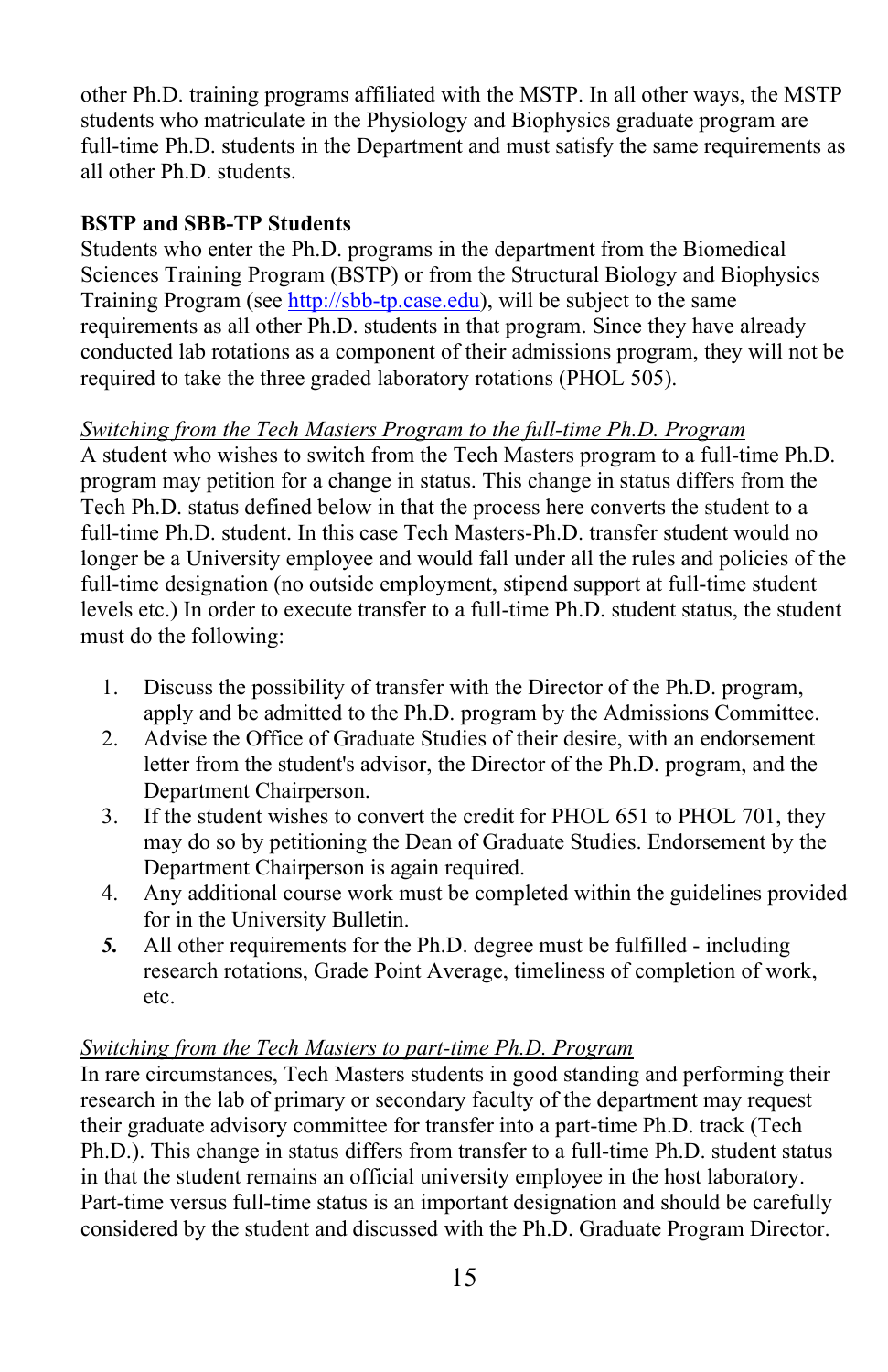Such transfer must be endorsed by the student's Graduate Advisory Committee and referred to the Graduate Education Committee for approval. If transfer is approved, the student must advise the Office of Graduate Studies of their intent and obtain a letter of support from their advisor, the director of the Ph.D. program and the Department Chair. If the student wishes to convert the credit for completed PHOL 651 to PHOL 701, they must petition the Dean of Graduate Studies, accompanied by a letter of support from the Departmental Chair. Following successful petition, the student must present and defend a novel doctoral thesis proposal as part of the qualifying exam/advancement to candidacy required of all Ph.D. students (defined below). Such Tech Ph.D. students are formally considered part-time Ph.D. students in order to maintain employment in their lab but must: 1) assemble a Ph.D. Graduate Advisory Committee of appropriate composition (defined below) 2) conduct novel student-driven research 3) hold regular graduate advisory thesis committee meetings, attend seminars, attend and present posters at retreats and attend and present journal clubs just as regular full-time Ph.D. students (see below). Financial support (tuition + fees, salary, research support) for these students is through the employing laboratory and is not assigned at any time to the department. The departmental and School of Graduate Studies policy governing student-mentor separation does not apply to Tech Ph.D. students, but is rather a matter of standard personnel policy defined by CWRU Human Resources due to their status as university employees. Thus, the SOM Office of Graduate Studies policy for mentor/student conflict resolution and/or separation does not apply. Part-time Tech Ph.D. students that leave their dissertation lab are separated from the program. They may petition the Graduate Education Committee for potential granting of a terminal MS degree. Requirements for graduation are the same as for full-time Ph.D. students.

# <span id="page-17-0"></span>*RESEARCH ROTATIONS*

# *Before Starting - Selection of Laboratory and Enrollment*

Full-time Ph.D. students are required to take three laboratory rotations before the end of the first semester. Each rotation is worth 1 graded credit hour, and each rotation must be completed within the time lines indicated in the table below.

| Program       | 1 <sup>st</sup> Rotation                                         | 2 <sup>nd</sup> Rotation               | 3 <sup>rd</sup> Rotation                     |
|---------------|------------------------------------------------------------------|----------------------------------------|----------------------------------------------|
| Ph.D. Program | 3 weeks in August<br>(full time) plus 2<br>weeks in<br>September | 6 weeks (mid<br>September-<br>October) | 6 weeks<br>$(November -$<br>mid<br>December) |

Laboratory rotations offer a unique opportunity to learn how to ask scientific questions and design experiments to answer those questions. Lab rotations enable students to become familiar with a variety of techniques, the research activities being carried out by the faculty members of the Department, and to assess the laboratory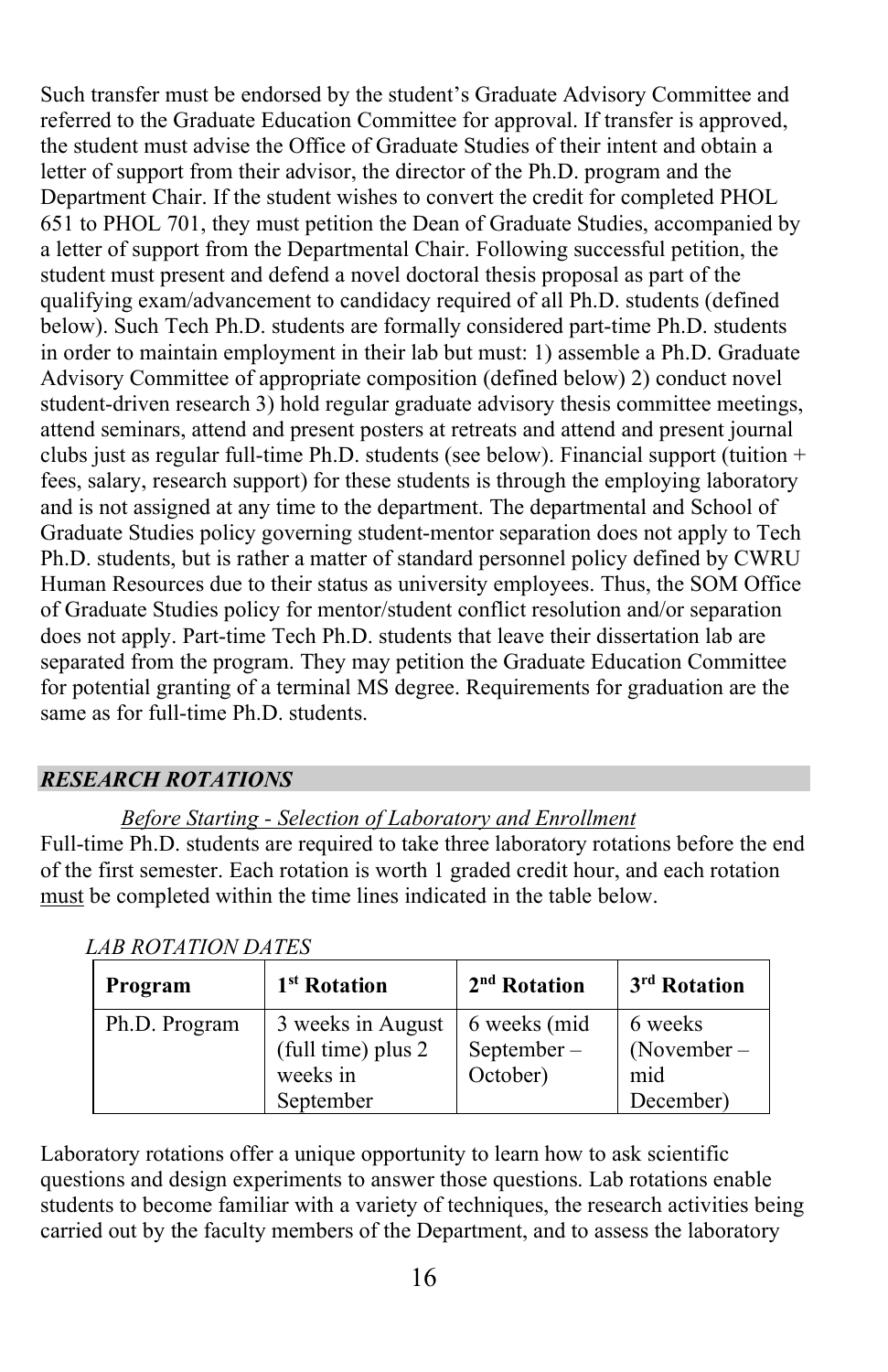environment. Laboratory rotations may only be carried out under the supervision and guidance of faculty members having primary or secondary appointments in the Department of Physiology and Biophysics. Exceptions to this limitation may be granted in limited circumstances (e.g. a student has chosen a mentor's lab but wants to gain additional experience in a technique offered outside of that lab). Such exceptions will be made on a case-by-case basis by the Ph.D. Graduate Program Director. Each faculty member may supervise up to 2 rotating students per semester.

Students are expected to spend a minimum of 15 hours per week working in the lab during the  $2<sup>nd</sup>$  and  $3<sup>rd</sup>$  rotation and September portion of the  $1<sup>st</sup>$  rotation. During the summer, students have no other requirements. Accordingly, they are expected to spend a minimum of 40 hours per week working in the lab taking either PHOL 601 or, after admission to candidacy, PHOL 701. Failure to meet these expectations of time spent in the laboratory will result in an automatic grade of "C" in the rotation (PHOL 505) or an unsatisfactory grade in PHOL 601 or 701.

Before a student begins a laboratory rotation, they must complete the following steps:

- 1. Identify 5 to 6 potential rotation laboratories whose research interests the student. Each lab P.I. must hold either a primary or secondary faculty appointment in the department.
- 2. Meet with top faculty choices for rotations to determine whether space is available and what type of projects exist. This process should begin at least two weeks in advance of the rotation start date. Students typically meet with at least 3-4 different faculty in advance of their first rotation decision.
- 3. Meet with the Director of the Ph.D. Program. All rotations must be approved by the Director of the program.
- 4. Submit a one-page proposal to the Director of the Ph.D. Program and Manager of Graduate Education. This proposal, which must be submitted before the rotation begins, should contain:
	- a. Student's name
	- b. Title of the proposed project
	- c. Dates of the project and name of the faculty supervisor
	- d. Statement of the major problem to which the project relates This must include a clearly-stated formal hypothesis and a description of the question to be addressed
	- e. Rationale for the project and expected results
	- f. Outline of new methods that will be learned
	- g. Signature of approval by the faculty supervisor to confirm that they are willing to supervise the project
	- h. Signature of student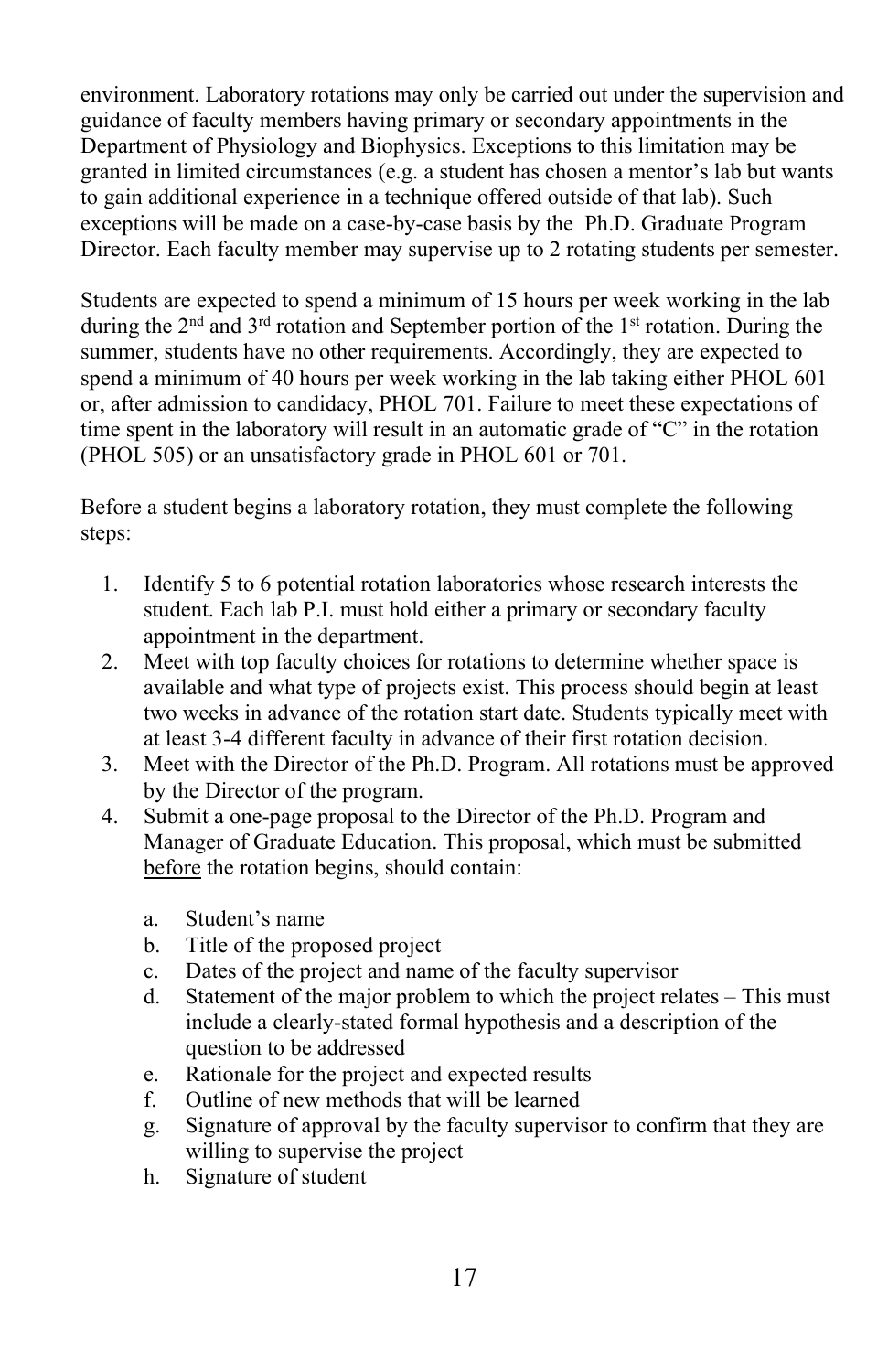# *Finishing The Rotation - Laboratory Reports*

Students are required to submit a short report (five to ten pages) at the end of each rotation to the Director of Student Advancement and Manager of Graduate Education. The report must contain the following information:

- a. Student's name
- b. Name of the faculty supervisor under whom the rotation was conducted
- c. Abstract one paragraph summary of project
- d. Introduction statement of the goal of the lab rotation, i.e. the scientific problem addressed
- e. Materials and Methods Describe the methods and materials used and the techniques learned
- f. Results Report on the actual experiments carried out and present data
- g. Discussion critical evaluation of data indicating conceptual and technical limitations and what improvements could have been made
- h. References

In preparing the document, the student should discuss the content of the report with their mentor. The student should also provide their mentor with a final draft at least 2-3 days before the end of the rotation. The final version, signed  $\&$  dated by their mentor, must be submitted electronically to the Manager of Graduate Education no later than 5 days after the end of the rotation. **If this deadline is not met, the student's grade in the rotation will be reduced by one letter grade: i.e., if an A were earned, the final grade will be reduced to a B, etc..** Under no circumstances may a student begin their next rotation before completing the report and providing it to their mentor for review.

# *Grading*

Upon completion of the laboratory rotation, the supervising faculty member will submit an evaluation to the Director of Student Advancement and Manager of Graduate Education. The final grade will be determined by the Director of Student Advancement. Grades will be based on the clarity, comprehensiveness and depth of content of the laboratory report, time commitment of the student to the laboratory, as well as the student's performance in relation to other students registered for the course. In case of difficulties or shortcomings that may jeopardize the expeditious and satisfactory progress of the proposal, the course director should be notified immediately.

Students in the Tech Masters program are not required to take the laboratory rotations. However, they are encouraged to do so or substitute other graded courses to fulfill the School of Graduate Studies requirements for successfully completing graded courses.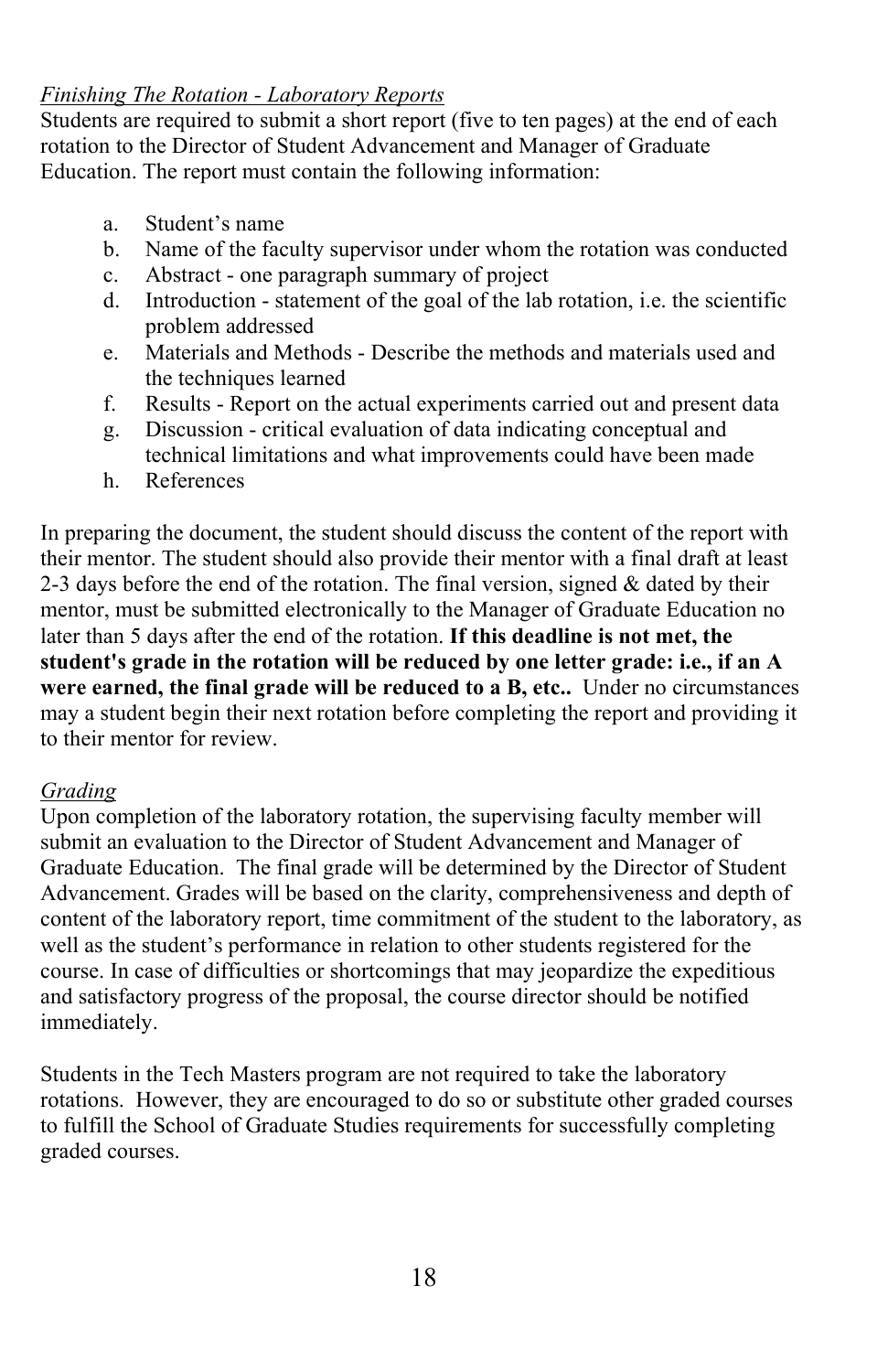#### **Recknagel Symposium:**

At the beginning of the second year of studies, all Ph.D. students are required to present a 15 minute seminar at the Recknagel Symposium over the research they carried out during one of their three rotations. Faculty will judge these presentations and award the Recknagel Student Awards for the best presentations and for the student with the highest academic record in first year courses. The winners will receive a cash award and have their names added to the award plaques that are displayed in the departmental showcase. All MS and Ph.D. students are required to attend this symposium.

# <span id="page-20-0"></span>*SELECTING A GRADUATE ADVISOR*

#### *Criteria*

The laboratory in which one's thesis project is conducted provides the setting for a student's most crucial learning experiences. For that reason, it is important to consider this decision carefully. Although choosing a graduate advisor (this advisor must have either a primary or secondary appointment in the Department of Physiology and Biophysics) whose research interests match one's own is an important consideration, it is by no means the only factor that should be taken into account. In addition to evaluating the environment in various labs, students should consider the type and quality of available research projects, the influence of other personnel in the lab, the level of the advisor's involvement in the day-to-day life of the laboratory, and the kind relationship the advisor has with students. All of these factors, combined with the student's own strengths and weaknesses, will determine the success of the student's graduate education.

## *Decision-Making Process*

It is important for the student to have a candid discussion with any faculty member they are considering as an advisor. However, students should be aware that faculty members are not allowed to recruit a thesis student into their lab until that student has completed all of their research rotations. Furthermore, any student feeling pressure to join a particular lab should report that information to the Director of the Ph.D. Program and/or the Chair of the Department. Students will discuss their choice of an advisor with the Director of the Ph.D. Program prior to making a final decision.

The ultimate responsibility for approving the assignment of students to laboratories falls to the Director of the Ph.D. Program. As indicated above, this process does not begin until after the student has completed their final research rotation. At that time, each student should meet with the Director of the Ph.D. program to discuss the reasons behind the student's preferences. Once all student preferences have been assembled and the appropriate faculty members have been consulted, the Director of the Ph.D. Program will make final faculty assignments by the beginning of Spring Semester of Year 1. The process, in most cases, will result in a student being assigned to his or her preferred advisor. However, students should be aware that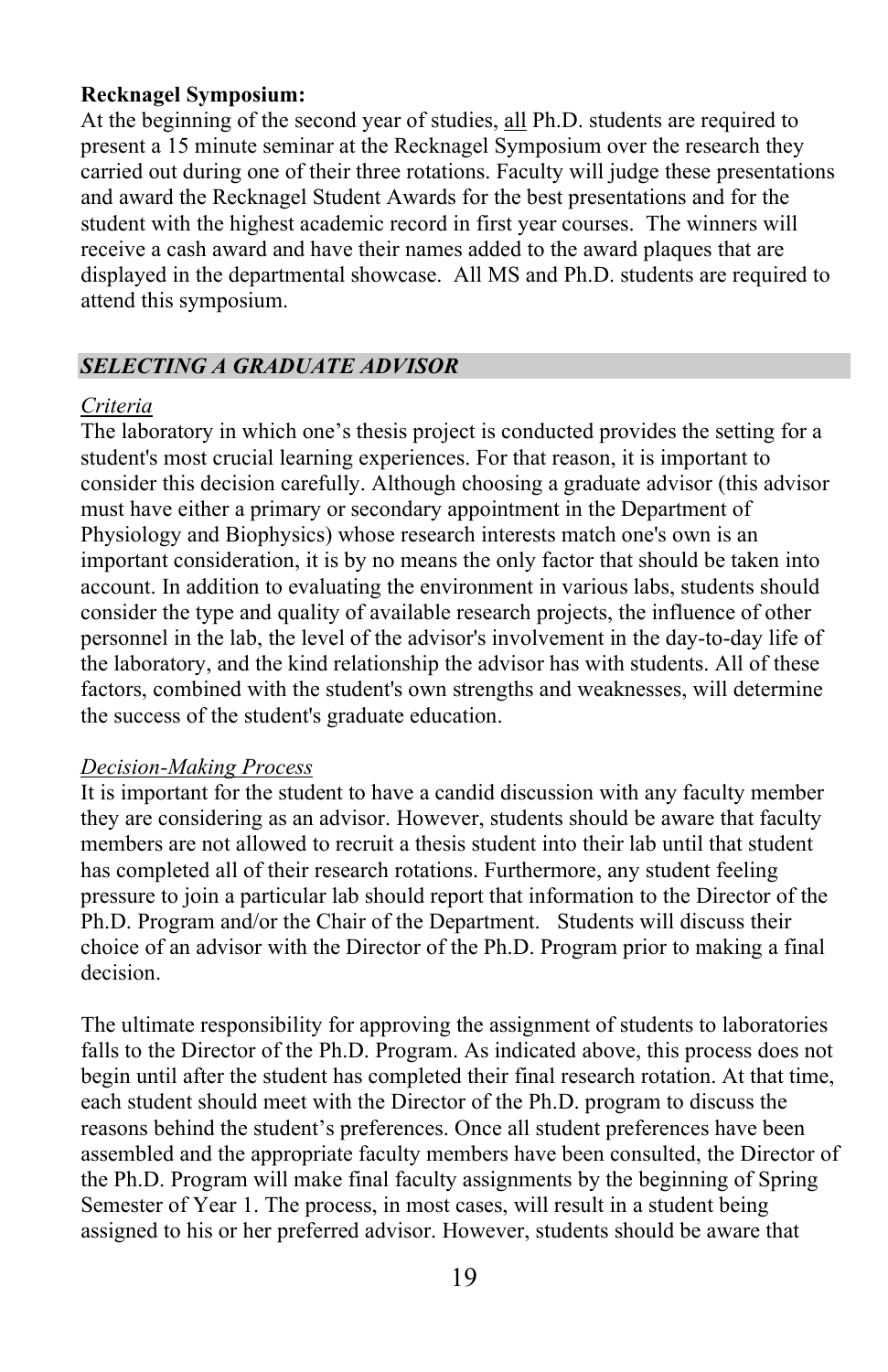typically, faculty members may not serve as the advisor for more than two (2) Physiology and Biophysics Ph.D. students at any one time. Exceptions may be made at the discretion of the Director of the Ph.D. Program on a case-by-case basis. In resolving conflicts over advisor selection, all pertinent information is taken into account, including the strength of the preferences expressed by the students, the preference of the faculty member, and the alternative assignments available to each student.

Typically, Ph.D. students should choose the advisor by the beginning of Spring Semester in Year 1. However, if necessary, the student may be allowed more time to consider additional laboratories and take additional rotations. Tech Masters students will have their faculty employer serve as their advisor.

# <span id="page-21-0"></span>*GRADUATE ADVISORY COMMITTEE*

A graduate advisory committee is created specifically for each Ph.D. and Tech Masters student. The members of this committee serve two roles. Firstly, they act as advisors, helping the student to assess research questions and to overcome problems associated with the research. Secondly, the members assess the student's progress. Committee members are intended to be active participants in all stages of the research project, and students are encouraged to draw on their professional expertise and judgment.

The Director of the Ph.D. Program will appoint the chair each of the graduate advisory committees. The chair must also be a member of the departmental Graduate Education Committee. Membership of the committee includes the chair of the committee, the student's advisor and at least three other faculty members: two must have primary or secondary appointments in Physiology and Biophysics; one must have a primary appointment outside of Physiology and Biophysics. The student and his/her advisor will submit a recommendation of the composition of the committee to the Director of the Ph.D. Program who will make the appointments. A quorum for any thesis committee meeting requires the presence of the advisor and at least three other committee members.

For Ph.D. students, the first committee meeting must be held before the end of the Spring Semester of Year 2. Subsequent meetings must occur every six months unless the committee feels that a shorter interval is desirable. For Masters Plan A students – either Tech Masters or Medical Masters – there are only two scheduled meetings of the committee. The first meeting must be held before the end of the first term of research (to evaluate the thesis proposal) and the second to evaluate the completed thesis. At this second meeting, the student presents his/her thesis research to the committee in both an oral and written format. Two weeks before these meetings, the MS students should provide their thesis committee with their thesis proposal/completed thesis.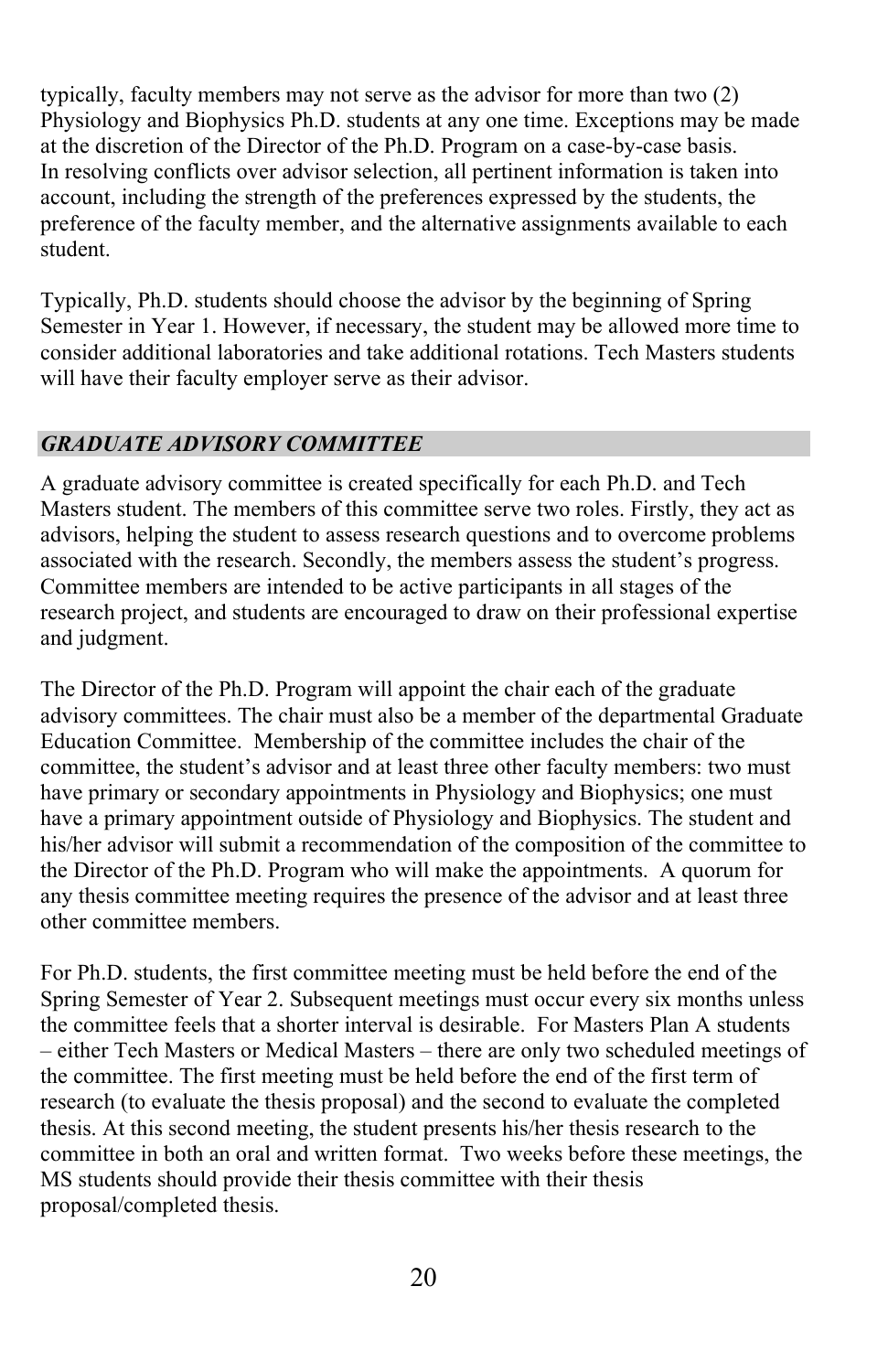For Ph.D. students, one week prior to the graduate advisory committee meeting, the student must provide a brief report  $(\sim 2$  pages) to the Educational Program Coordinator, who will then see that it is distributed to all members of the committee. This report must contain the student's name, that days date, a brief description of the background and significance of the proposed work, the hypotheses being tested, the specific aims, the experimental approach, pertinent experimental results (data), any conclusions, and future plans. If the student's report is not received by the faculty one week before the meeting of the advisory committee, the meeting must be rescheduled.

Thesis committee meetings are to last no more than 1 hour total duration. Each committee meeting is to be conducted in several stages: 1) brief opening discussion of student progress led by the student's advisor (without the student present); 2) presentation by the student of new research findings (approximately 15 min); 3) committee discussion with the advisor present (without the student); 4) private committee deliberation (without the advisor or student present); 5) closing discussion with student alone - verbal discussion of committee report with student, 6) transmission of written report (prepared by the Chair of the Advisory Committee) to the student, all committee members and the Manager of Graduate Education.

The student presentation is a talk that is limited to approximately a total of 15 min. It must include a title, a schematic description of the experimental system, the physiological and pathophysiological importance of the work, the hypotheses that are being tested, the experimental methods being used, any results obtained, conclusions, and future directions. Faculty members are allowed to stop the student during the presentation to ask questions.

The student's write-up to the committee, the recommendations of the committee, and a record of the thesis meetings will be maintained in the student's official departmental file.

# <span id="page-22-0"></span>*QUALIFYING EXAM/THESIS PROPOSAL*

Ph.D. students are admitted to candidacy after successful completion of a two-part Comprehensive Examination (Tech Masters students are not required to take the Comprehensive Examination).

**Part 1. Written Research Proposal.** The proposal should be based on the intended research topic the student will conduct for their dissertation. It is due at the date determined by the Director of Student Advancement, typically no later than August between years 2 and 3. In the case of the part-time Tech Ph.D. student, who may not be on the same time line as a full-time student, the Qualifying Exam will be held no sooner than 12 months, but no later than 18 months, after transition into the Ph.D. program.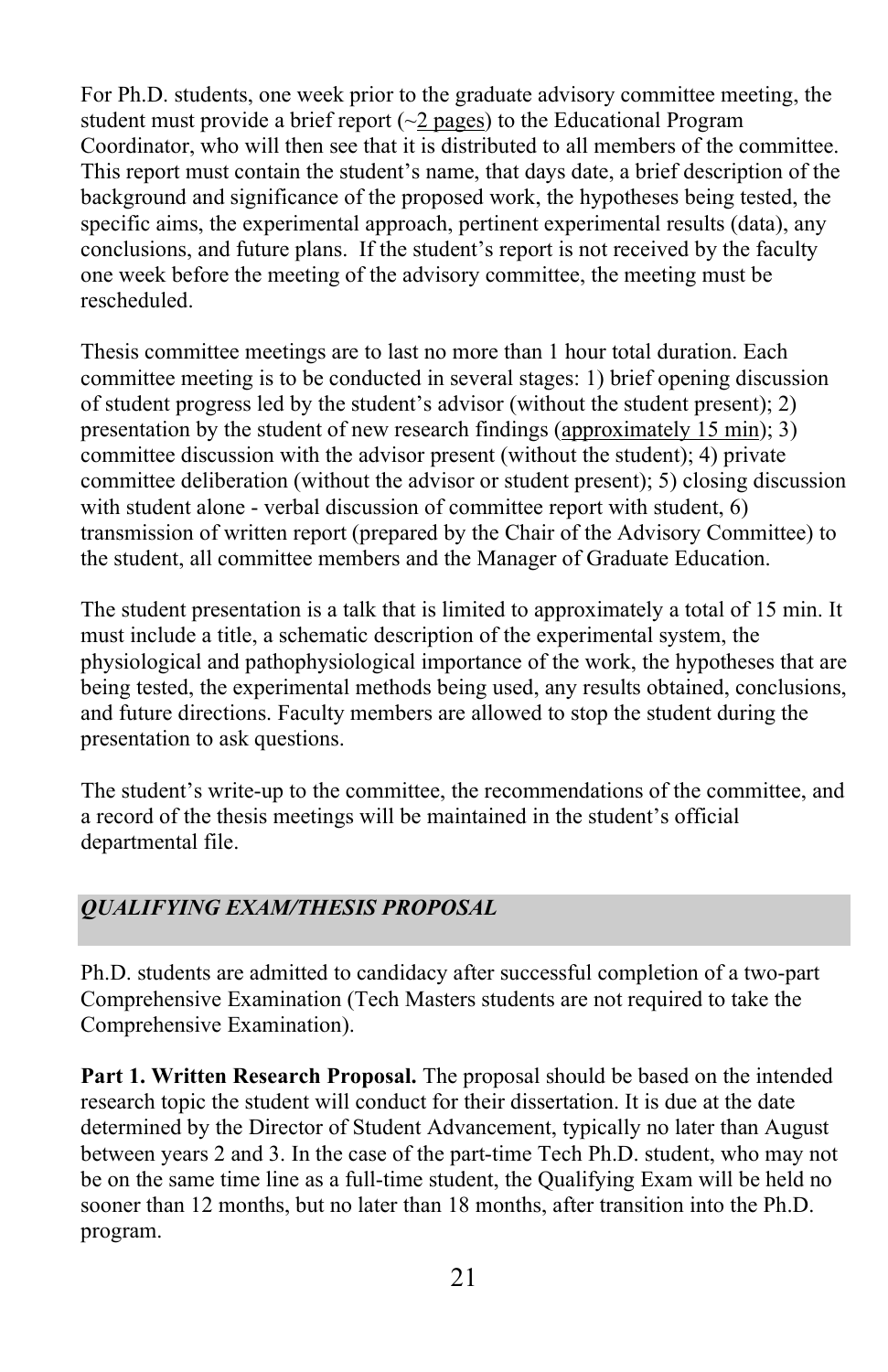The Qualifying Exam/Thesis Research proposal document should be in the form of an R01 type NIH grant application and include the following sections: Abstract, Specific Aims, Research Strategy, Literature Cited.

All sections are to be in 12 or 11 point font, single-spaced with 0.5 inch margins (top, bottom and sides), and the pages must be numbered and follow consecutively. The document should follow the NIH format for an R01 proposal.

**Project Summary/Abstract.** (30 lines of text). Summarize the goals of the proposed research, specific hypotheses to be tested and experimental approaches used.

**Project Narrative.** (Three sentences). Provide a lay-description of the topic, project approach and what knowledge will be gained.

**Specific Aims (***1 page***).** State concisely the goals of the proposed research and summarize the expected outcome(s), including the impact that the results of the proposed research will exert on the research field(s) involved. List succinctly the specific objectives of the research proposed, e.g., to test a stated hypothesis, create a novel design, solve a specific problem, challenge an existing paradigm or clinical practice, address a critical barrier to progress in the field, or develop new technology.

**Research Strategy (up to 12 pages).** Organize the Research Strategy in the specified order and using the instructions provided below. Start each section with the appropriate section heading – *Significance, Innovation, Preliminary Results, Approach*.

- *(a) Significance*
	- Explain the importance of the problem or critical barrier to progress in the field that the proposed project addresses.
	- Explain how the proposed project will improve scientific knowledge, technical capability, and/or clinical practice in one or more broad fields.
	- Describe how the concepts, methods, technologies, treatments, services, or preventative interventions that drive this field will be changed if the proposed aims are achieved.
- *(b) Innovation*
	- Explain how the application challenges and seeks to shift current research or clinical practice paradigms.
	- Describe any novel theoretical concepts, approaches or methodologies, instrumentation or interventions to be developed or used, and any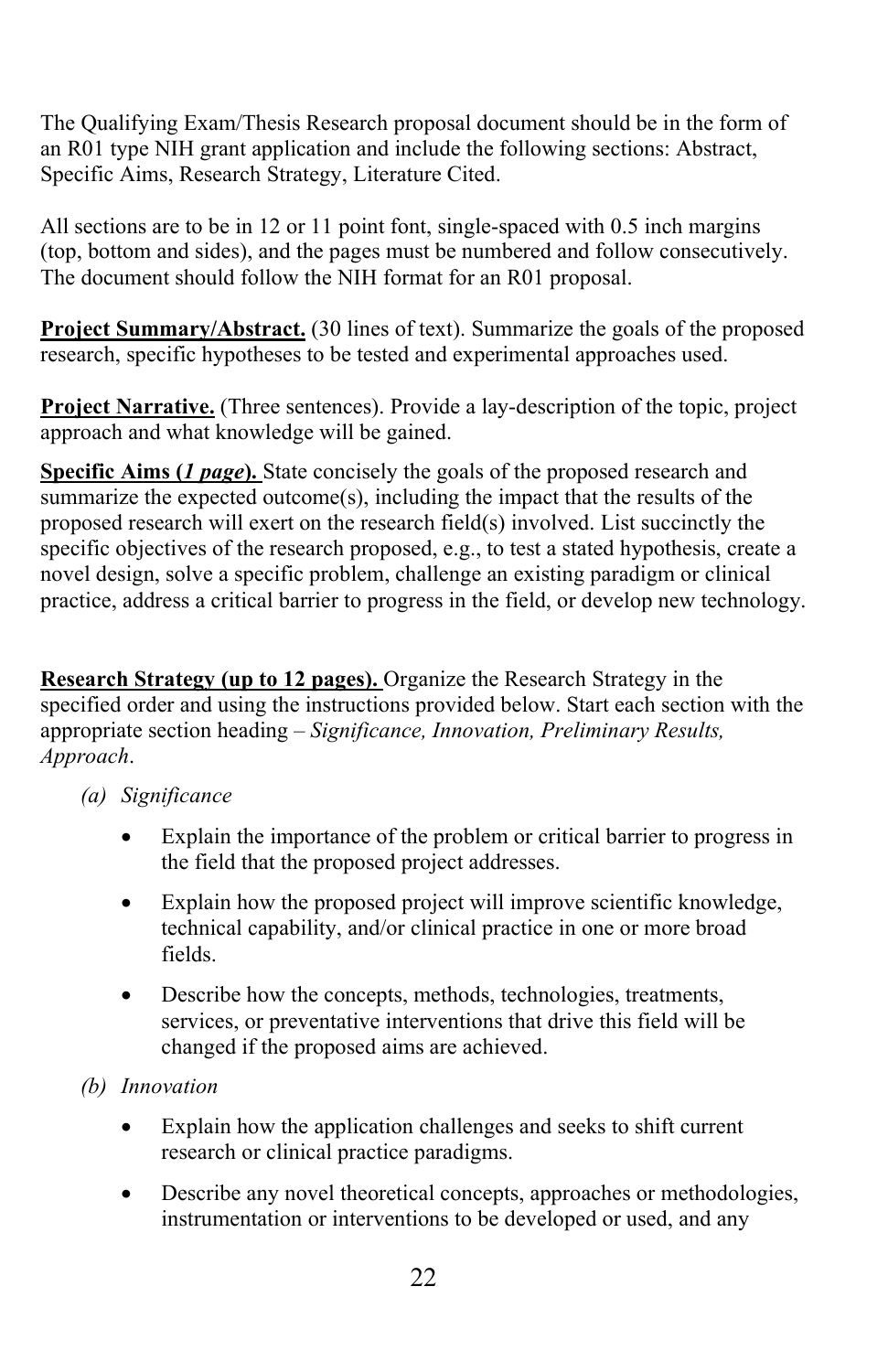advantage over existing methodologies, instrumentation, or interventions.

Explain any refinements, improvements, or new applications of theoretical concepts, approaches or methodologies, instrumentation, or interventions.

## *(c) Preliminary Results*

This section presents results from the student's work in the advisor's lab, relevant to the *Specific Aims* of the proposal. Figures and/or Tables may be included. Text in Tables, Figures, and Figure Legends may be smaller than 12 point but should be easily legible.

# *(d) Approach*

- Describe the overall strategy, methodology, and analyses to be used to accomplish the specific aims of the project. Include how the data will be collected, analyzed, and interpreted as appropriate.
- Discuss potential problems, alternative strategies, and benchmarks for success anticipated to achieve the aims.
- If the project is in the early stages of development, describe any strategy to establish feasibility, and address the management of any high risk aspects of the proposed work.
- Point out any procedures, situations, or materials that may be hazardous to personnel and precautions to be exercised.

# **Literature Cited.**

This section is to provide a complete list of all literature that is cited in the text of grant proposal. Each reference should include the names of all authors, as well as the full title of the article, in addition to the title of the journal/book, volume, page numbers, and year of publication. Follow the format used in a leading journal in the field.

**Part 2. Oral Exam/Defense of the Research Proposal.** This exam will be administered at the time determined by the Director of Student Advancement, typically in July, between years 2 and 3. Students will be required to make a concise (approximately 15 min) presentation of the Research Proposal. This will be followed by the question period during which they will be asked questions related to all aspects of the Research Proposal as well as first year course work broadly relevant to the topic of the Proposal. The examining committee will be the student's Graduate Advisory Committee The faculty member with whom the student is conducting their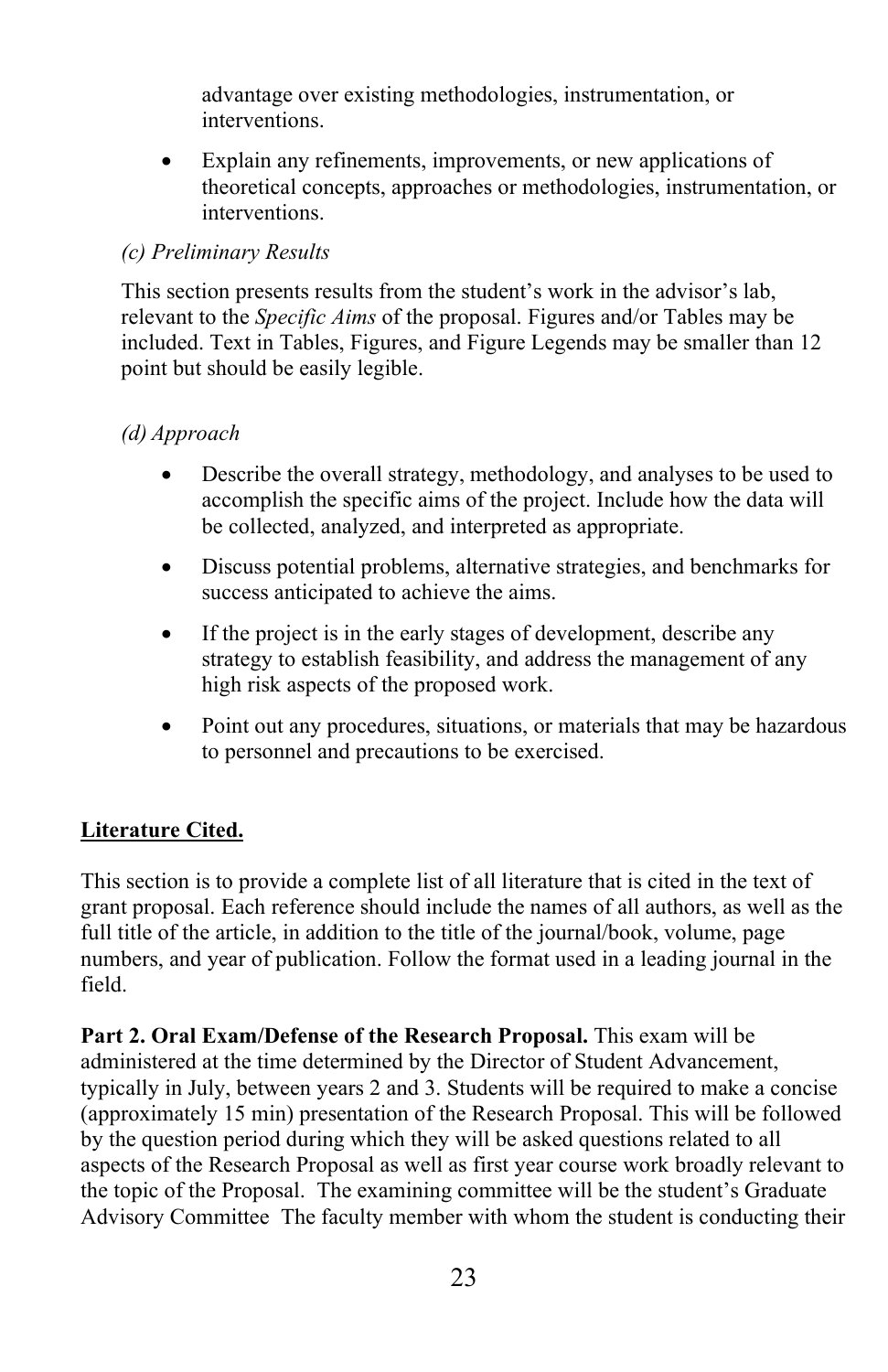dissertation research will be invited as an observer at the oral exam but will not be a voting member of the examining committee.

Students are required to pass both parts of this examination. Potential outcomes of the exam include: Pass. the student is admitted to candidacy and starts taking the thesis research course PHOL701. Conditional Pass. For the student to convert a conditional pass to a pass, the student must address concerns of the exam committee. The committee has determined deficiencies in some component of the exam and may ask the student to revise sections of the proposal with the possibility of a  $2<sup>nd</sup>$  oral defense to be completed in within a month. Fail. The student may retake the exam once. The student must write a revised proposal, addressing concerns of the exam committee, with required  $2<sup>nd</sup>$  defense to be completed fall semester of year 3. Students who do not pass the examination will be dismissed from the Ph.D. program and, at the discretion of the Graduate Education Committee, awarded a terminal Masters degree, either Type A or Type B (see the Graduate School Handbook), upon completion of the requirements of the degree. This process will include the student preparing a MS thesis document either in the form of a research thesis or a review article. The research these is to cover any data obtained on the topic of the thesis proposal to-date and will include Introduction, Methods, Results and Discussion chapters and must be fully referenced. Alternately, if the student has published the data, the structure may follow the typical PhD thesis; an Introduction chapter, the manuscript(s) and then a separate Discussion chapter. References from publication(s) should be reformatted to provide a single bibliography for the thesis document. If the student chooses to write a review article, the topic should the same as the thesis proposal. The student should provide a thoughtful consideration of the relevant literature in support of the topic and provide a critical assessment of the state of the field for that topic. This document will also be fully referenced. In either case, research thesis or review article, the document length should be appropriate for the topic and is usually between 10 and 50 pages.

Tech Masters students must submit their research proposal (following the above R01 format) to their Graduate Advisory Committee two weeks before the first meeting of the committee. Students may consult with their advisor on the Specific Aims of the proposal but the writing has to be the work of the student and is not to be based on grant proposals written by the advisor. The advisor will be asked to certify the originality of the proposal. The student will give an oral presentation of the research proposal to the advisory committee at its first meeting. The student may consult with the advisor between submission of the proposal and the first committee meeting. The advisory committee members will vote pass/fail on the quality of the proposal, with the majority determining the final grade. The committee may ask the student to rewrite all or parts of the proposal. The research proposal must be approved by the student's Graduate Advisory Committee in order for the student to proceed in the program. Approval of their thesis topic should take place by the end of the first semester they are enrolled in the program.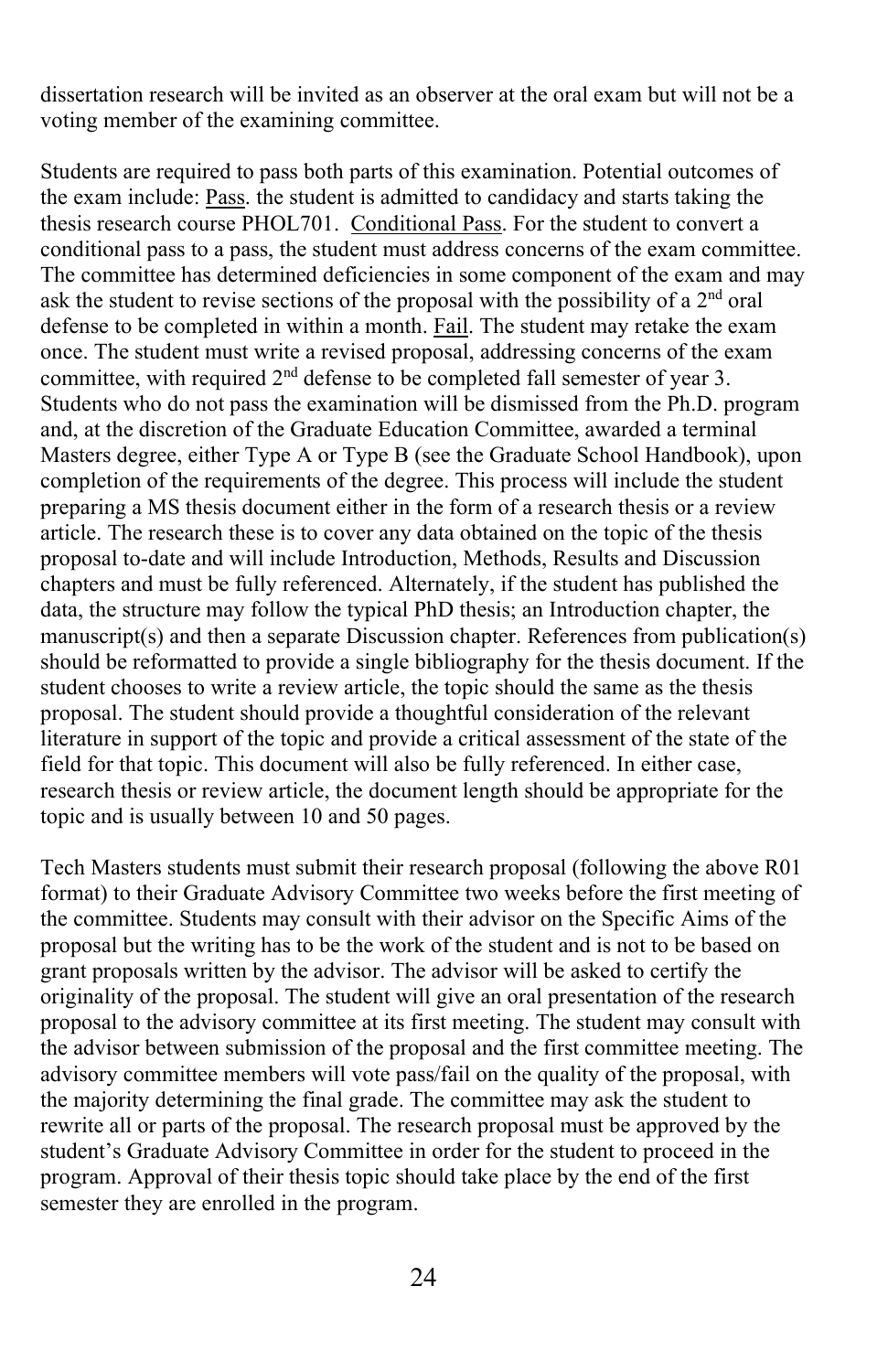*Important Note: In science, the publication of original work is a highly valued enterprise. Thus, plagiarism of any kind will not be tolerated. The Department defines plagiarism as "the taking and using of even a single intact sentence from another person's proposal, manuscript or review." This includes copying any segment of the Methods section from another source. It also includes the use of diagrams or example data figures without attribution. Any student who plagiarizes will be dismissed from the program. (See Academic Integrity section below).*

#### <span id="page-26-0"></span>*GUIDELINES FOR DISSERTATION/THESIS RESEARCH*

Dissertation/thesis research should be the primary focus of students once they have chosen a laboratory in which to complete their research. Although the actual writing of the dissertation/thesis may be some years off, students should bear in mind the following guidelines during the formative stages of their project.

#### *Goals for Graduate Students:*

- Students must develop, with their advisor, a research project that yields a coherent and original body of work.
- The dissertation/thesis must be written in a scholarly manner with a detailed historical introduction and a critical discussion.
- The dissertation/thesis must be the original and individual effort of the student. The final version submitted to the Graduate Advisory Committee should be a polished document developed in consultation with the mentor.
- In the written dissertation thesis, dissertation defense, and dissertation seminar, students should demonstrate expertise in their field of research.
- Before the dissertation seminar and oral dissertation defense can be scheduled for the Ph.D., students must have a minimum of one (1) first author, original research manuscript published or accepted for publication in a peer-reviewed journal. This is a minimum requirement and students often have multiple first author or co-author manuscripts. Ultimately, it is the role of the Graduate Advisory Committee to determine if the student's body of work constitutes a significant contribution to the field and is the basis for a complete dissertation. The student must have the approval of their Graduate Advisory Committee to start writing the dissertation. The student will schedule a final meeting of their Graduate Advisory Committee for the purpose of reviewing the student's entire body of work for approval prior to scheduling of a defense. It must be emphasized that the publication of 1 first-authored manuscript and preparation of a second manuscript ready for submission or in submission is only one of the requirements for the Ph.D. At this meeting, for the student to be given permission to start writing their dissertation, the graduate advisory committee must determine that: 1) the student's body of work is adequate for the Ph.D.; 2) the student is ready to defend their dissertation; 3) the student has satisfied all departmental (defined here) and university requirement[s \(LINK\)](https://case.edu/gradstudies/about-school/policies-procedures#academic%20requirements) for the Ph.D., AND; 4) the student has a GPA  $> 3.0$ . It is the student's responsibility upon approval of the graduate advisory committee, to schedule the thesis seminar and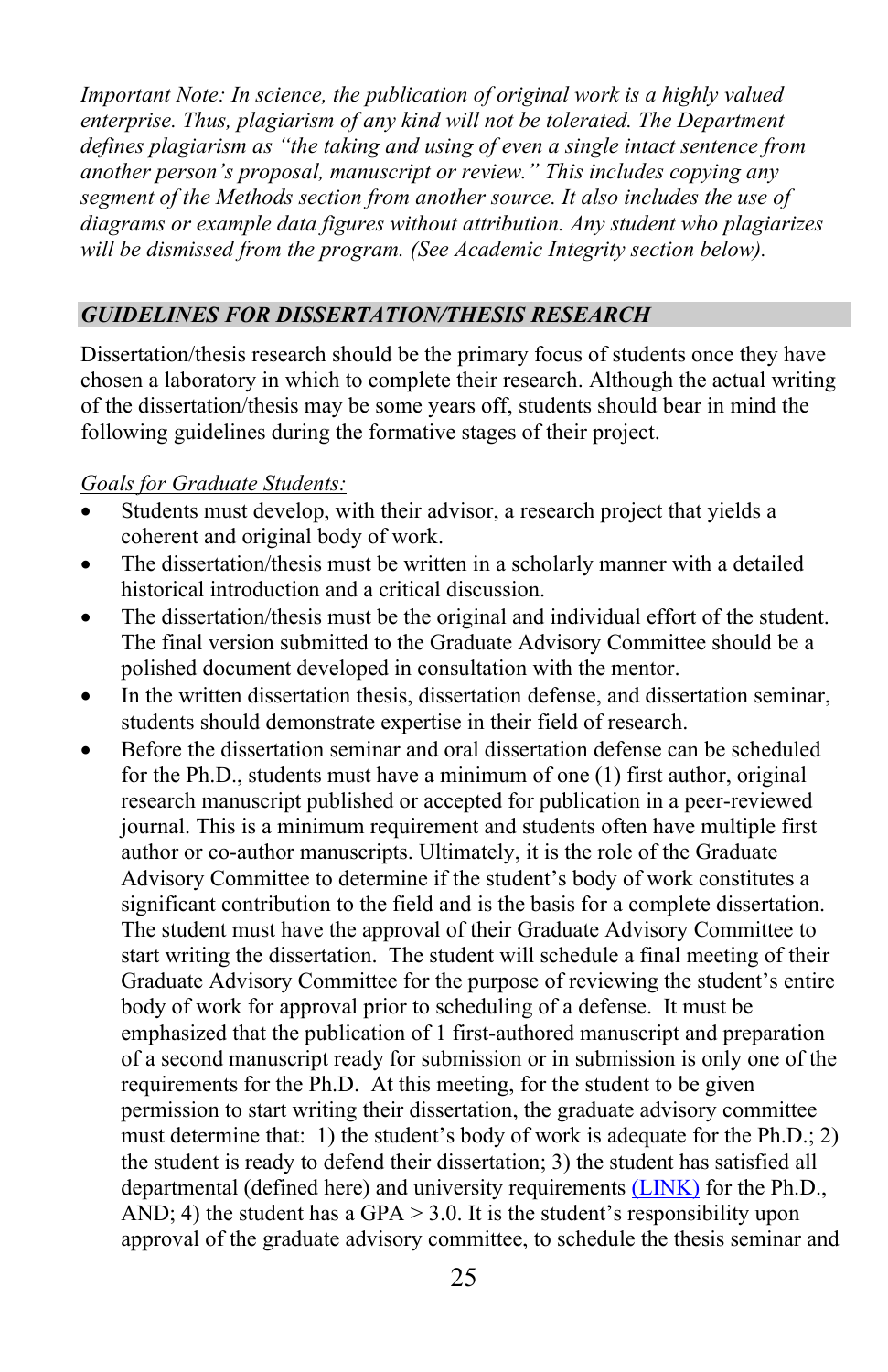the oral defense with the School of Graduate Studies. At least two weeks before the scheduled oral dissertation defense, the student must provide a final copy of their thesis (approved by their advisor) to all members of the graduate advisory committee. University guidelines for the formatting of the thesis document can be found her[e \(LINK\).](https://case.edu/gradstudies/current-students/electronic-theses-and-dissertation-guidelines)

• Students should seek opportunities to present data generated in the course of their graduate research at one or more national or international meetings.

# *Role of Training Faculty:*

- The advisor will provide the student with intensive training in the scientific method, including the ability to formulate clear research questions, develop feasible experimental approaches to answering them, critically evaluate data from his or her own research and that of others, and discuss the significance of the work in the context of the field as a whole.
- The advisor, in conjunction with the graduate advisory committee, is responsible for developing and implementing a training plan with the student, including the elaboration of an independent research project.
- The advisor is responsible for providing the physical, financial, and intellectual resources necessary for completing the research plan.
- The advisor should work regularly with the student to develop strong communication skills, both oral and written.
- The advisor should encourage the student to think broadly about the research project and not necessarily be limited to approaches/techniques currently used in the advisor's laboratory.

## *Residency Requirement*

Before a student may graduate, they must meet the University and Department residency requirements. The University's Graduate Student Handbook states that:

*"Graduate students are considered to be in residence when they are fully engaged in academic work." … "Regardless of the nature of the work, the student's regular presence at the university is expected during fulfillment of the residency requirement."* 

Although University rules require a minimum of six semesters of residency, the Department of Physiology and Biophysics requires continuous residency and registration for PHOL 701 until successful completion of the oral defense. Exceptions to this policy may be considered by the Graduate Education Committee but only in rare circumstances and only upon the request of the student's graduate advisory committee. Students who leave the *University* before all Ph.D. requirements are met put themselves at risk of not being able to return to complete these requirements should thesis concerns or manuscript issues arise that require additional bench work. Exceptions to the residency policy are therefore considered highly undesirable and will not be granted lightly. Outside employment by full-time Ph.D. candidates during residency is not permitted unless explicitly approved by the Graduate Education Committee. For part-time students (Tech Ph.D.) students,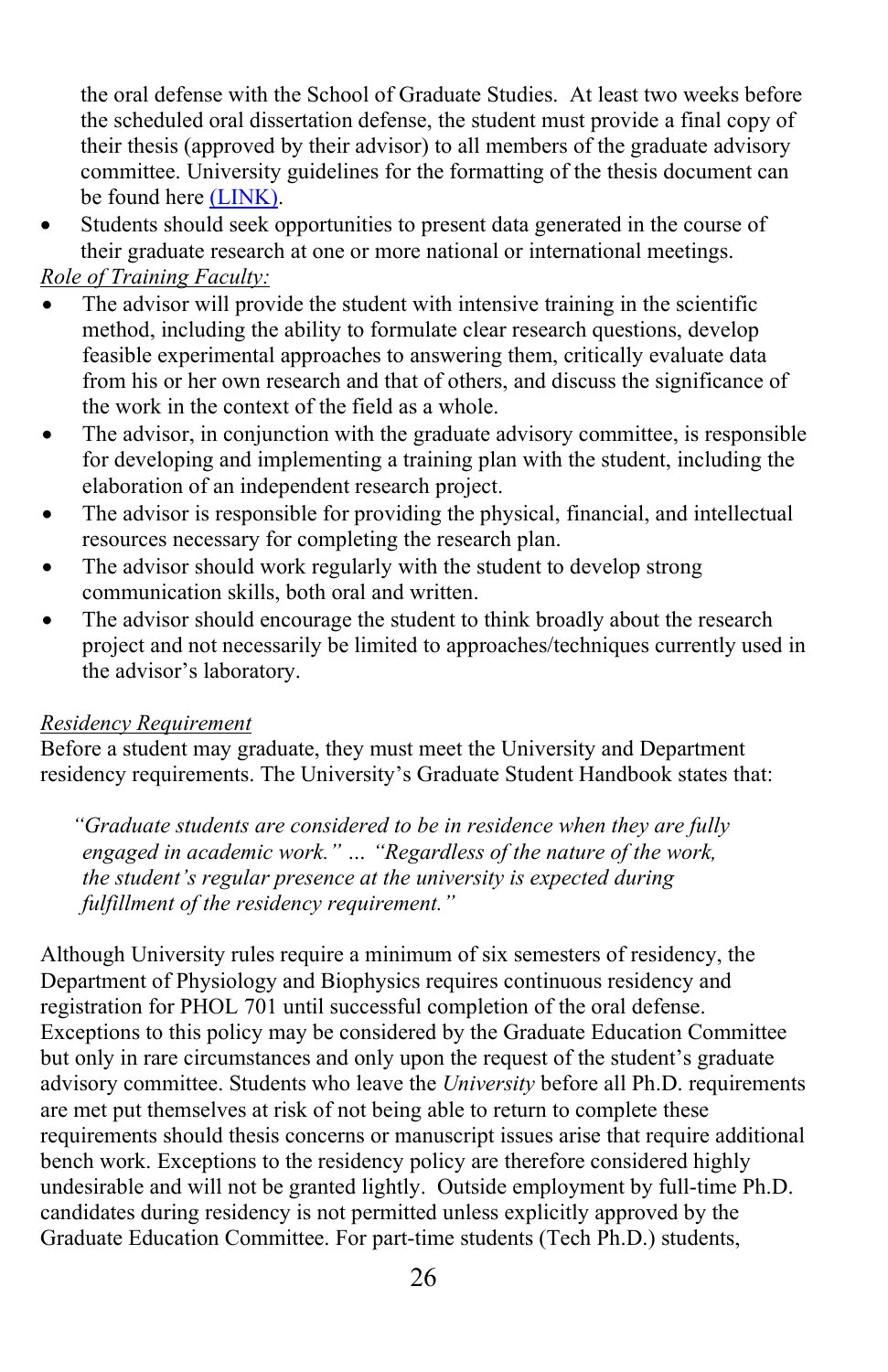employment should be limited to the host laboratory. Cases in which students hold outside employment will be referred to the Graduate Education Committee and may lead to dismissal from the program.

It is the responsibility of the graduate advisory committee to approve (or not) the shift in a student's priorities from conducting experiments to writing the dissertation. How long it takes each student to reach this point will vary. However, it is expected that after five years of enrollment, the project should be complete, or very nearly so. Moreover, students who are 5 years past their advancement to candidacy must petition the School of Graduate Studies for permission to register and continue in the program. Forms that must be filed for students who are 5+ years after advancement to candidacy status to petition to register are available online [\(LINK\).](https://case.edu/gradstudies/current-students/forms/) Therefore, for a student to continue enrollment and receive a stipend beyond the fifth year, the student and advisor must agree upon a well-defined plan for concluding the dissertation and have it approved by the Graduate Education Committee. This plan should concisely describe progress to date, the specific tasks (experiments, manuscripts, etc.) to be completed, and a realistic estimate of the time that will be required to finish. The Graduate Education Committee will continue to monitor the student's progress until graduation and take appropriate action if the dissertation is not completed in a timely fashion.

## *Graduation procedures:*

In order to graduate at the end of any given semester, there are certain forms [\(LINK\)](https://case.edu/gradstudies/current-students/graduation) that must be completed and submitted to the School of Graduate Studies by a particular date. If these forms are not received by the Graduate School by these dates, a student cannot graduate until the next semester. Specific dates for a given semester can be found on the School of Graduate Studies web pag[e \(LINK\).](https://case.edu/gradstudies/current-students/dates-deadlines)

# <span id="page-28-0"></span>*ACADEMIC INTEGRITY*

The importance of this topic cannot be over-emphasized. The goal of the scientist enterprise is to carry out original work, and throughout the course of their scientific careers, scientists must be very careful to properly allocate credit for data or written material generated by others. The Office of Research Integrity (ORI), which is the regulatory arm of the National Institutes of Health, considers plagiarism "…the theft or misappropriation of intellectual property and the substantial unattributed textual copying of another's work".

"Substantial unattributed textual copying of another's work means the unattributed verbatim or nearly verbatim copying of sentences and paragraphs which materially mislead the ordinary reader regarding the contributions of the author." This and other ethical issues will be covered in IBMS 500 (On Being a Professional Scientist: Ethics and Biomedical Research). More information may also be found by visiting the ORI website at [http://ori.dhhs.gov.](http://ori.dhhs.gov/)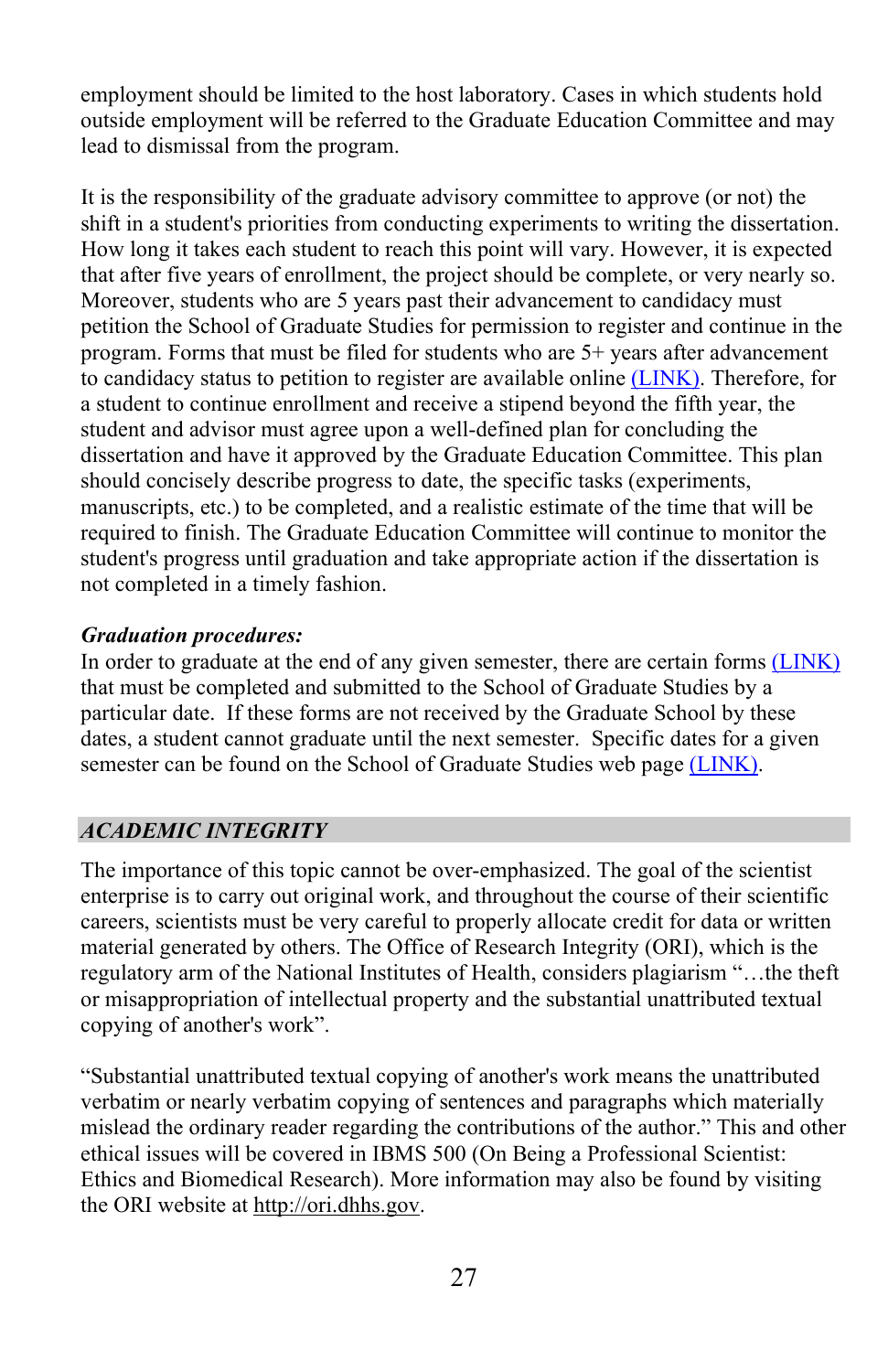Other issues concerning research ethics, such as suspected fraud or falsification, misor selective presentation or interpretation of data, are best initially discussed in private with the parties concerned, and should this fail, with the Director of Graduate **Studies** 

The School of Graduate Studies Handbook contains the following Statement of Ethics [\(LINK\):](https://case.edu/gradstudies/about-school/statement-ethics) 

"Universities seek to preserve, disseminate, and advance knowledge. At Case, as elsewhere, we recognize that to fulfill these purposes requires a norm of expected conduct shared by all in the University community, governed by truthfulness, openness to new ideas, and consideration for the individual rights of others, including the right to hold and express opinions different from our own. The University's mission rests on the premise of intellectual honesty in the classroom, the laboratory, the office, and the solitary examination desk. Without a prevailing ethic of honor and integrity not only in scientific pursuits but also in all scholarly activity, the very search for knowledge is impaired. In these respects, each of us—especially but not exclusively faculty — must regard ourselves as mentors for others.

These principles we strive to uphold make it possible for the larger society to place trust in the degrees we confer, the research we produce, the scholarship we represent and disseminate, and the critical assessments we make of the performance of students and faculty, as well as judgments of staff and administrators. To safeguard the standards on which we all depend, each of us must, therefore, accept individual responsibility for our behavior and our work and refrain from taking credit for the work of others. The culture of a university also requires that the rights of all be protected, particularly by those entrusted with authority for judgment of the work of others.

The University being a human community is subject to human failings, ambiguities, and errors. It is, therefore, the responsibility of the bodies regulating the affairs of faculty, students, and staff to maintain processes for judging and resolving instances where these principles may have been violated. However, all such systems depend for their effectiveness, in turn, on the acceptance of common norms of contact—the ties of trust which bind the university community together."

More on this topic can be found on page 20 of the School of Graduate Studies Handbook.

The CWRU School of Graduate Studies has a detailed list of Procedures and Rules that will be followed should there be an allegation of a breach in academic ethics. This document is found at [\(LINK\)](https://case.edu/gradstudies/sites/case.edu.gradstudies/files/2018-04/SGS-Academic-Integrity-Policies-and-Rules.pdf).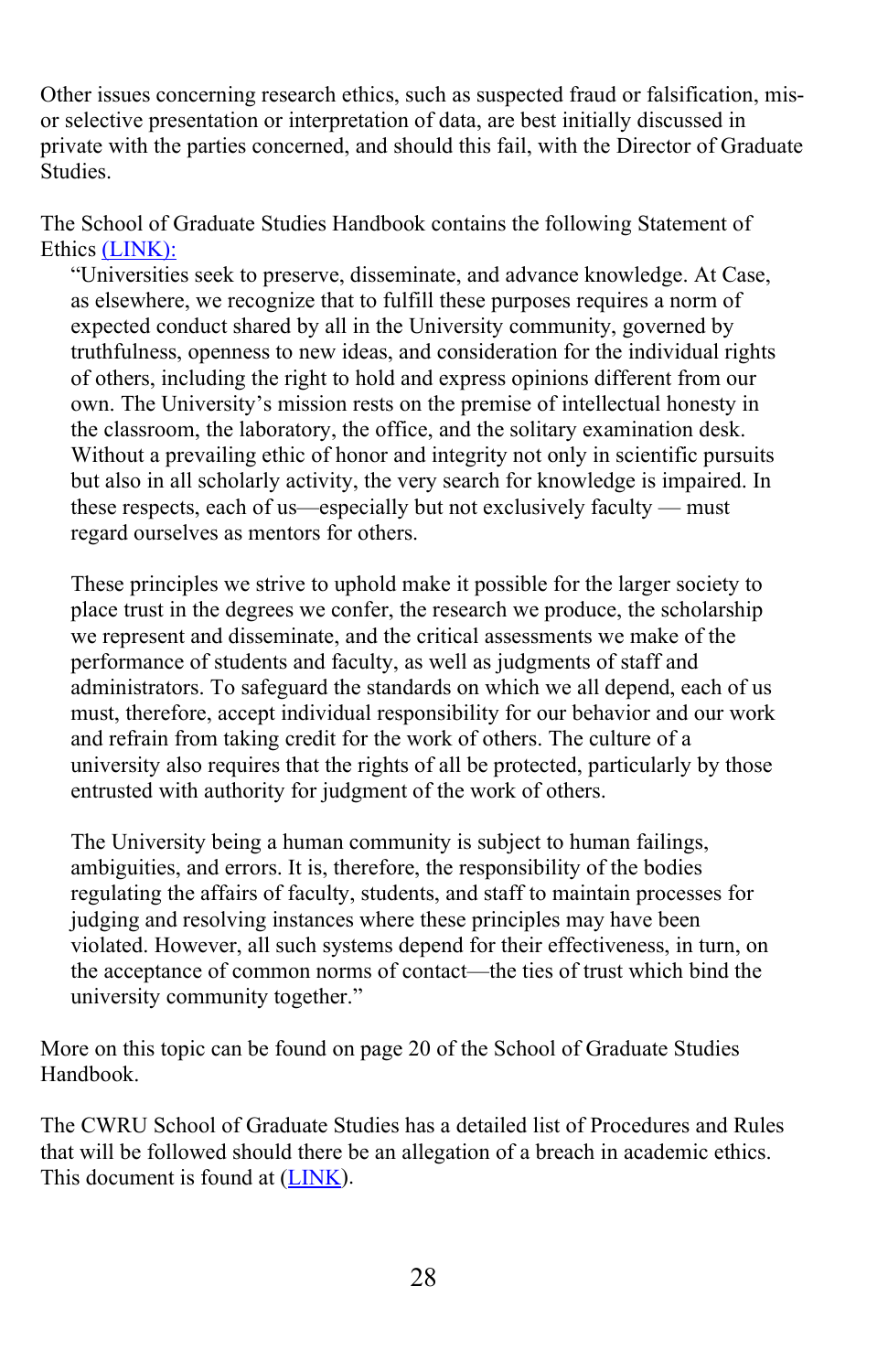# *FACULTY RESPONSIBILITIES:*

The Faculty should take whatever steps are reasonably necessary to discourage academic dishonesty. During the administration of examinations, the faculty member or one of their designated proctors must be present at all times within the examination room to monitor the process. It is recommended that more than one proctor be present, but it is required that one be monitoring the test at all times. It is the responsibility of the Faculty or the designated proctor to ensure that no students are seated adjacent to each other and that all backpacks, handbags, and jackets are placed at the front of the room before each examination, and that those items are monitored throughout the exam. If a cell phone is discovered to be turned on and located on a student's person, it is the responsibility of the Faculty to confiscate and hold that phone until the examination is complete. If a student takes a break from an examination to use the bathroom or for any other reason, any cell phones or other communication devices should be held by the proctor until the student returns. Above all, the Faculty or designated proctor is responsible for monitoring the exam room throughout the examination for signs of cheating or misconduct.

# *STUDENT RESPONSIBILITIES:*

It is the responsibility of the Student to take whatever steps are reasonably necessary to discourage academic dishonesty or any violation of the Case Western Reserve University ethical standards. It is the responsibility of the student to ensure that cell phones and other communication devices are turned off during the examination. It is the student's responsibility to not communicate in any way with other students during the examination unless under the supervision of the proctor. If a student suspects misconduct on the part of another student taking the exam, s/he should immediately notify the responsible Faculty member or proctor.

# <span id="page-30-0"></span>*SEMINARS AND JOURNAL CLUBS*

The departmental seminars and journal club are considered invaluable components of a student's training experience. These activities provide students (and faculty) with opportunities to learn about the cutting edge of science. In some cases this will be directly relevant to the student's own research interests. In other cases, the subject matter may seem far afield, but these are often times the experiences that are most influential. In order to gain a meaningful perspective and learn how to achieve one's own research goals using the best approach, it is important to be exposed to a wide range of techniques and disciplines. It is for that reason that a great deal of emphasis is placed on not just attendance but active participation in seminars and the journal club.

# *PHOL 701 Credit*

Journal club and Departmental seminar attendance are required components of Thesis Research (PHOL 701). Adequate research progress and performance at thesis committee meetings are also expected. Failure to meet these requirements will result in a grade of "U" (unsatisfactory) for PHOL 701. The Department considers this the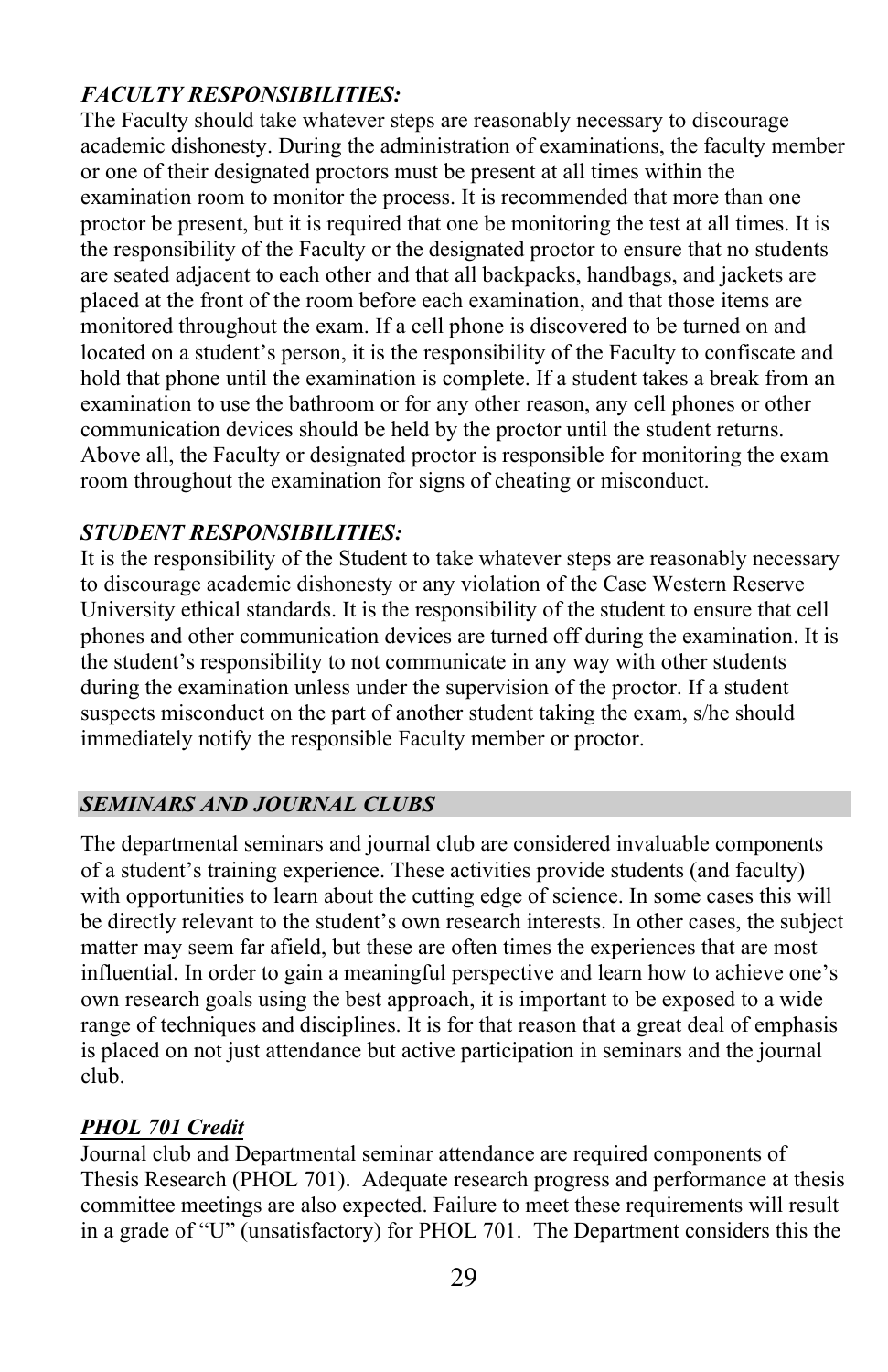same as receiving a grade of "C". A student who receives an unsatisfactory grade in PHOL 701 will be expected make up the deficiency during the next semester. The student must register for any make up credits in addition to the normally required PHOL 701 credits. These extra credits will not be paid for by the Department. The student will be expected to pay the cost of retaking the deficient PHOL 701 credits. Please note that the graduate college requires that a PHOL 701 grade of unsatisfactory be successfully repeated during the subsequent semester - failure to do so results in dismissal. An unsatisfactory grade "U" in PHOL 701 will remain permanently on a student's transcript and the credits cannot be counted toward the total of 18 credits of PHOL701 required for graduation. The student will also be placed on probation.

# *Seminar Requirements*

All Ph.D. and Tech Masters students are required to attend at least 75% of the Monday Physiology and Biophysics seminars (4:00- 5:00 PM in E-501). In addition, students are expected to attend ALL Physiology and Biophysics dissertation seminars. Students are also expected to attend the Department's annual *Frontiers Seminar*. For all students, seminar attendance is required for PHOL 498 credit during the first two semesters of the program. For Ph.D. and Tech Masters students, attendance is also required for a Satisfactory grade in PHOL 601 in the third semester and PHOL 701 credit for all subsequent semesters. Unexcused absences are not permitted. Students are expected to notify the Director of the Physiology Seminar if they are unable to attend a seminar in any given week. Failure to attend at least 75% of the required seminars will result in a grade of "U" or unsatisfactory (see above). Ph.D. and Tech Masters students are required to submit a report to the Educational Program Coordinator by the first of each month listing for each week of the month the: 1) Date of the seminar attended; 2) Name of the person presenting the seminar; 3) Title of the seminar. Students are on their honor to report this information accurately. Inaccurately reporting seminar attendance will be considered a serious breach of research ethics and will result in disciplinary action that could include expulsion of the student from the program. MS students taking the course over the Internet should send the Director of Physiology Seminars a list of seminars they have watched online or as a recorded seminar on Canvas immediately after the last required seminar of the semester.

# *Graduate Student/Post-Doc Seminar Series*

Graduate students and Post-Docs at all stages of their training are encouraged to participate in this monthly seminar series organized by the graduate students. No faculty are invited to these seminars which are intended as informal talks where students can share with other students the results of their research efforts.

# *Journal Club Requirements*

Ph.D. students are required to attend the Departmental Journal Club as soon as they enter the graduate program, though during the first two semesters they are not required to make presentations or lead the discussions. Participation in the Journal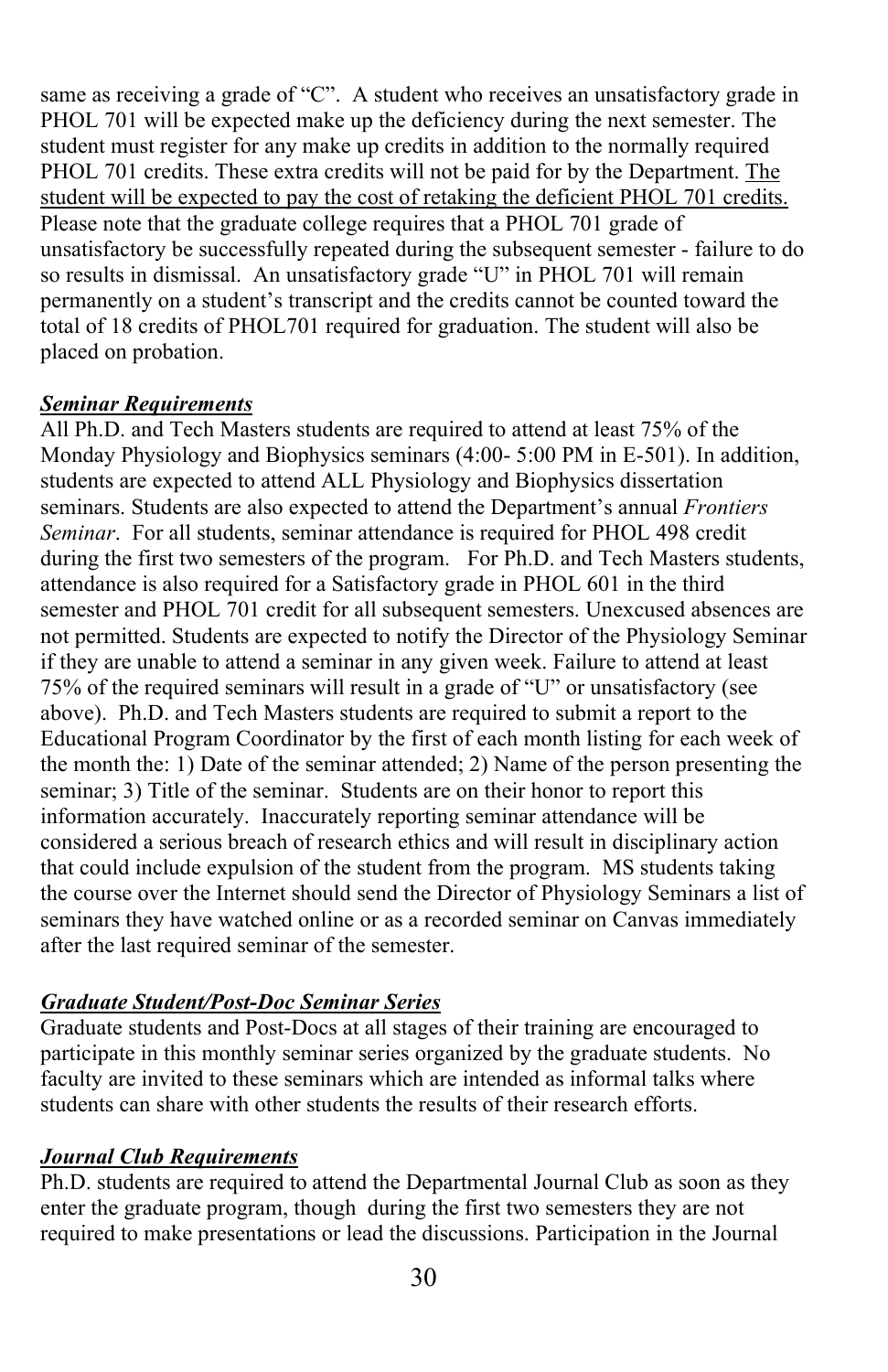Club is required to receive credit for PHOL 498 in the first two semesters, PHOL 601 credit in the third semester and PHOL 701 credit in subsequent semesters.

# <span id="page-32-0"></span>*PROFESSIONAL DEVELOPMENT*

In addition to the requirements described above, students are encouraged to participate in other activities, many of them student-run, in order to further their professional development. Some examples are listed below.

*MyIDP (My Individual Development Plan)*. All School of Medicine Ph.D. students are required to submit Individual Development Plans in year 2 and beyond, per SOM and NIH policy. The IDP Portal is located at [LINK.](https://med-ed.case.edu/IDP) This plan is to be discussed with the mentor and updated on an annual basis. The deadline for filing with MyIDP is December 1.

Please read the FAQs at the link located at the top left hand side of the opening page of the portal.

Contact Grace Svilar  $(gms4@cwru.edu)$  with questions or any problems.

## *Departmental Committees*

Student representatives are encouraged to participate in many Departmental committees. This includes, for example, the seminar committee, where students are given the opportunity to host seminar speakers of their choosing. In the fall of each year, the students should elect one of the advanced graduate students to serve as the student representative to the Graduate Education Committee.

## *Departmental Retreat*

The Department sponsors an offsite retreat every other year. In odd-numbered years, this includes two full days (and evenings) of scientific presentations in a relaxed and friendly atmosphere, usually held at a nearby state park and conference center. In even-numbered years, this includes a single day of activities at a site down-town Cleveland. Activities involving students, postdoctoral fellows, and faculty encourage collaboration and foster collegiality among all members of the Department. Attendance is required of ALL physiology graduate students. Special arrangements will be make for Internet students.

## *Biomedical Graduate Student Symposium*

The Biomedical Graduate Student Symposium at CASE is an annual meeting organized and led by a student-run committee. It is designed to promote and recognize the exceptional biomedical science research accomplishments of graduate students at Case Western Reserve University and to encourage dialogue between students of diverse interests and fields. We advise that all Physiology and Biophysics students participate in this symposium.